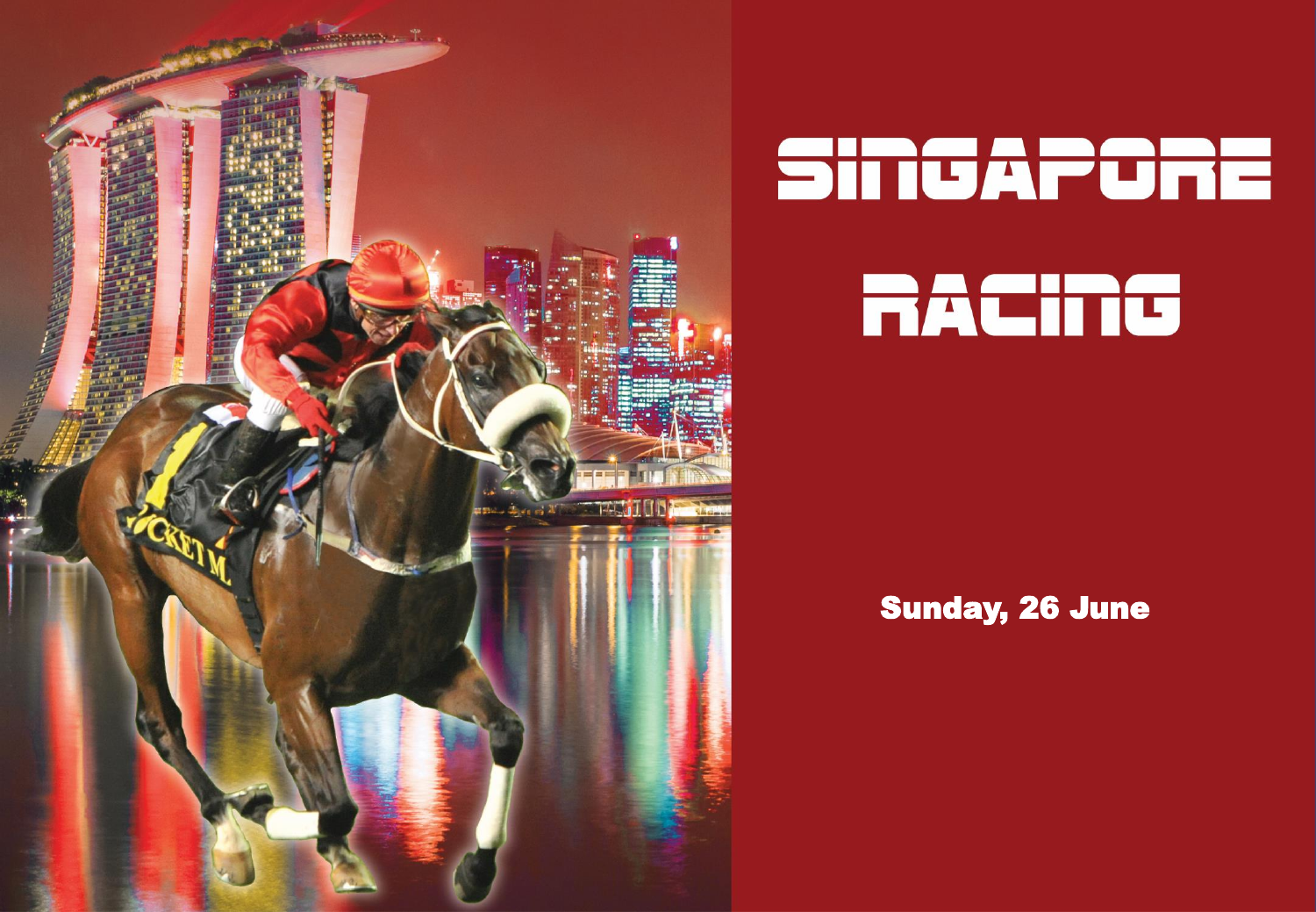

## RACING PREVIEW

#### *By Luke Middlebrook from iRACE magazine*

Singapore racing continues on Sunday (26 June) with the running of the G2 Stewards' Cup (1200m), the lead up race for next month's Singapore Derby for the four-year-old's .

That race sees star four-year-old LIM'S KOSCIUSZKO primed to claim his first Group victory for trainer Daniel Meagher. LIM'S KOSCIUSZKO has undoubtedly asserted himself as the best four-year-old this season by posting an impressive record of eight wins and one placing from 10 starts. The only occasion on which he missed the frame was last time in the \$1m G1 Kranji Mile. However, his 10th place finish was much better than it reads as he stalked the speed off a frantic tempo and was entitled to weaken in the straight, beaten 4.5 lengths over this distance.

Standing out as the highest-rated horse (101) under the Set Weights conditions, it's LIM'S KOSCIUSZKO's race to lose. His main danger, TIGER ROAR, enters this race off a facile first-up win in Class 3 after a lengthy spell, and seemingly still has points in hand off his current mark of 83. Both horses boasting different racing patterns – LIM'S KOSCIUSZKO goes forward and TIGER ROAR settles back – it ensures a spine-tingling contest as the four-year-olds set sights on next month's Singapore Derby.

Elsewhere, Stephen Gray has called upon the famous Vlad Duric drive to get five-year-old COMMODORE across the line for a first career win in the Maiden (1200m) on the Polytrack. COMMODORE has been placed at all three starts and he put the writing on the wall when first-up three weeks ago when narrowly beaten. COMMODORE won't find many better opportunities to shed his maiden tag in, with the majority of his opposition needing big improvement.

Meanwhile, trainer Tim Fitzsimmons (30 wins) boasts a four-win lead over Donna Logan (26 wins). Manoel Nunes (58 wins) is side-lined for a while through injury, but boasts a 34-win lead over Oscar Chavez (24 wins) who gets his chance to etch into Nunes' lead whilst absent.

**BEST BET** Race 10 1 LIM'S KOSCIUSZKO

**VALUE BET** Race 11 4 MY DREAMLINER

**QUADDIE** Leg  $1 =$  Field Leg  $2 = 2$  $Leg 3 = 1,2$  $Leq 4 = 3,4,7$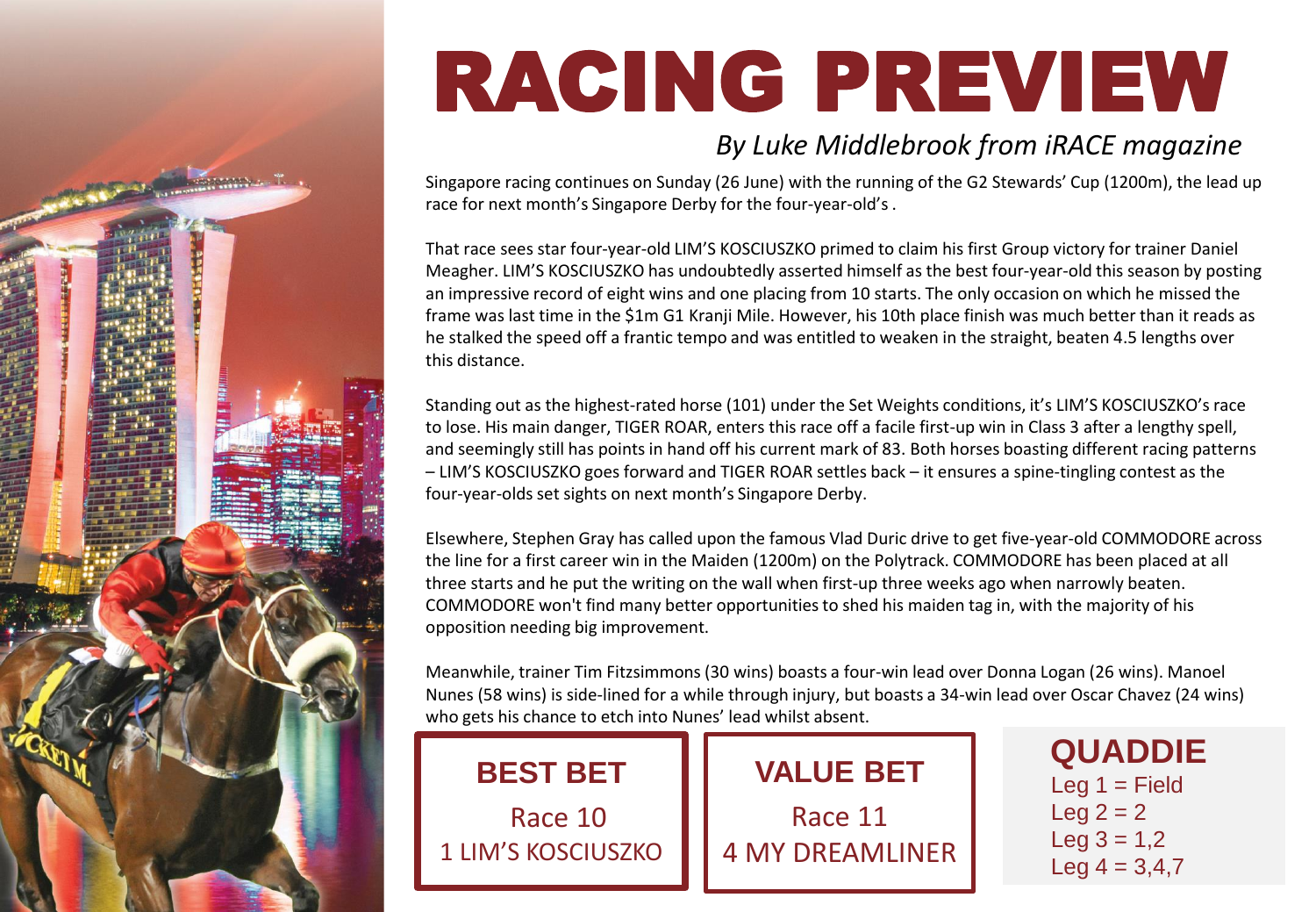| <b>RACE 1</b>     |                                                 | <b>SINGAPORE</b><br><b>LEFT-HAND TURN</b> |                  |           |                                                                      | \$30,000 Mr Malek 2021 Stakes<br>(Class 5 Div 2) Ratings: 48 & below<br>1st \$16,065 2nd \$5,738 3rd \$2,903 4th \$1,350 5th \$540 6th \$270 |                    |                                                                                                                                                                                                                                                                                                                                                                                                                                                                                                           |                        |       |  |
|-------------------|-------------------------------------------------|-------------------------------------------|------------------|-----------|----------------------------------------------------------------------|----------------------------------------------------------------------------------------------------------------------------------------------|--------------------|-----------------------------------------------------------------------------------------------------------------------------------------------------------------------------------------------------------------------------------------------------------------------------------------------------------------------------------------------------------------------------------------------------------------------------------------------------------------------------------------------------------|------------------------|-------|--|
| <b>12:00 PM</b>   |                                                 | <b>POLYTRACK</b>                          |                  |           | Class Record: 29/05/2021 Sahabat<br><b>Course Record: 24/04/2021</b> | <b>Elliot Ness</b>                                                                                                                           | V Duric<br>V Duric | 59.0kg 1:04.80<br>57.0kg 1:03.65                                                                                                                                                                                                                                                                                                                                                                                                                                                                          | Standard Time: 1:05.96 |       |  |
| No Form           | Name MRA 0771                                   |                                           | $T-1-2-3$        |           | Stakes(S\$) Age Wgt Draw                                             | Jockey                                                                                                                                       | <b>Trainer</b>     | <b>Expert Form Comments by Luke Middlebrook</b>                                                                                                                                                                                                                                                                                                                                                                                                                                                           |                        | Odds  |  |
| 1 746250          | <b>SUN STEP</b>                                 |                                           | $34 - 4 - 1 - 3$ | \$103,113 | <b>6</b> au-g 59<br>$\begin{bmatrix} 9 \end{bmatrix}$                | R ISKANDAR-2                                                                                                                                 | <b>D KOH</b>       | OVERLOOK LAST RUN WHEN FOUND TROUBLE                                                                                                                                                                                                                                                                                                                                                                                                                                                                      |                        | \$20  |  |
| 2 045885          | <b>ARION PASSION</b>                            |                                           | $35 - 4 - 1 - 4$ | \$95,512  | 5 nz-g 58.5   7 Bt                                                   | <b>R SHAFIQ</b>                                                                                                                              | <b>KY YOUNG</b>    | PROVEN PERFORMER AT THIS LEVEL                                                                                                                                                                                                                                                                                                                                                                                                                                                                            |                        | \$15  |  |
| 3 530342          | <b>FAST AND FEARLESS</b>                        |                                           | $36 - 4 - 4 - 6$ | \$124,098 | 5 nz-g 58.5 $[4]$                                                    | <b>D MOOR</b>                                                                                                                                | <b>J PETERS</b>    | NICE EFFORT LAST RUN WHEN FINISHED WELL                                                                                                                                                                                                                                                                                                                                                                                                                                                                   |                        | \$3.5 |  |
| 4 607240          | <b>LIM'S FORCE</b>                              |                                           | $41 - 5 - 3 - 1$ | \$115,921 | 8 au-m 58.5   8 Bt                                                   | <b>D BEASLEY</b>                                                                                                                             | <b>D MEAGHER</b>   | CAN UPSET ON VERY BEST FORM                                                                                                                                                                                                                                                                                                                                                                                                                                                                               |                        | \$6.5 |  |
| 5 353346          | <b>SUPER POSH</b>                               |                                           | $37 - 3 - 3 - 7$ | \$165,577 | 6 nz-g 58.5 $\lceil 2 \rceil$                                        | FYUSOFF-3                                                                                                                                    | <b>MS D LOGAN</b>  | HAD EXCUSES LAST START, CONSIDER AGAIN                                                                                                                                                                                                                                                                                                                                                                                                                                                                    |                        | \$12  |  |
| 6 481689          | <b>SUPER SIX</b>                                |                                           | 109-11-9-13      | \$522,605 | 11 au-g 58.5   6 Ht                                                  | <b>J BAYLISS</b>                                                                                                                             | J LIM              | OLD TIMER WHO IS CAPABLE OF SURPRISING                                                                                                                                                                                                                                                                                                                                                                                                                                                                    |                        | \$22  |  |
| 7 566531          | <b>SAMURAI EXPRESS</b>                          |                                           | $25 - 3 - 1 - 4$ | \$89,212  | 6 nz-g 58<br>$[11]$                                                  | <b>B PINHEIRO</b>                                                                                                                            | J LIM              | LAST START WINNER, IN THE SAME GRADE                                                                                                                                                                                                                                                                                                                                                                                                                                                                      |                        | \$5.5 |  |
| 8 772082          | GOOD CATCH +                                    |                                           | $36 - 2 - 7 - 3$ | \$166,263 | 7 nz-g 55.5   3 Bt                                                   | T KRISNA-2                                                                                                                                   | J LIM              | LED AND GAVE A GOOD SIGHT LAST RUN                                                                                                                                                                                                                                                                                                                                                                                                                                                                        |                        | \$12  |  |
| 9 9 5 7 6 2 0     | <b>CASH OUT +</b>                               |                                           | $70 - 8 - 8 - 4$ | \$330,226 | 8 nz-g 53<br>$[1]$ t                                                 | M ZAKI                                                                                                                                       | <b>HW TAN</b>      | BLED LAST START, BACK FROM A BREAK                                                                                                                                                                                                                                                                                                                                                                                                                                                                        |                        | \$13  |  |
| 10 930770         |                                                 | <b>SUPERSONICSURPRISE</b>                 | 110-10-10-9      | \$421,668 | <b>10</b> au-g $50^*$<br>$[10]$ t                                    | <b>TH KOH</b>                                                                                                                                | <b>HW TAN</b>      | OLD TIMER WHO IS CAPABLE OF SURPRISING                                                                                                                                                                                                                                                                                                                                                                                                                                                                    |                        | \$30  |  |
| 11 006090         | <b>VICTORY JOY</b>                              |                                           | $29 - 1 - 0 - 1$ | \$20,250  | 5 B<br>6 nz-g $50^*$                                                 | <b>I SAIFUDIN</b>                                                                                                                            | <b>J TAN</b>       | RESUMING AND MAY NEED THE RUN                                                                                                                                                                                                                                                                                                                                                                                                                                                                             |                        | \$40  |  |
| <b>SELECTIONS</b> | 3 Fast And Fearless<br><b>7 Samurai Express</b> |                                           |                  |           |                                                                      |                                                                                                                                              |                    | Race Preview: Fast And Fearless turned in a nice effort last run when finishing strongly and given the stable's rich vein of<br>form, he can win this moderate Class 5 contest. Samurai Express last start winner who remains in the same grade, must be<br>considered with Pinheiro in the saddle. Cash Out bled last start and has been rested, he races first-up with a name change<br>the McHenry Hinle France comment can according the best calculation there is a serie of this setting. Asian Bra |                        |       |  |

**9 Cash Out**

**4 Lim's Force**

**iRACE**

(Late: My Horse) . **Lim's Force** can upset some more fancied rivals on best form, chance in a race of this nature. **Arion Passion** a proven performer at this level and rates in the chances, but generally he is best over 1000m. **Luke's Betting Strategy: Fast And Fearless** win bet.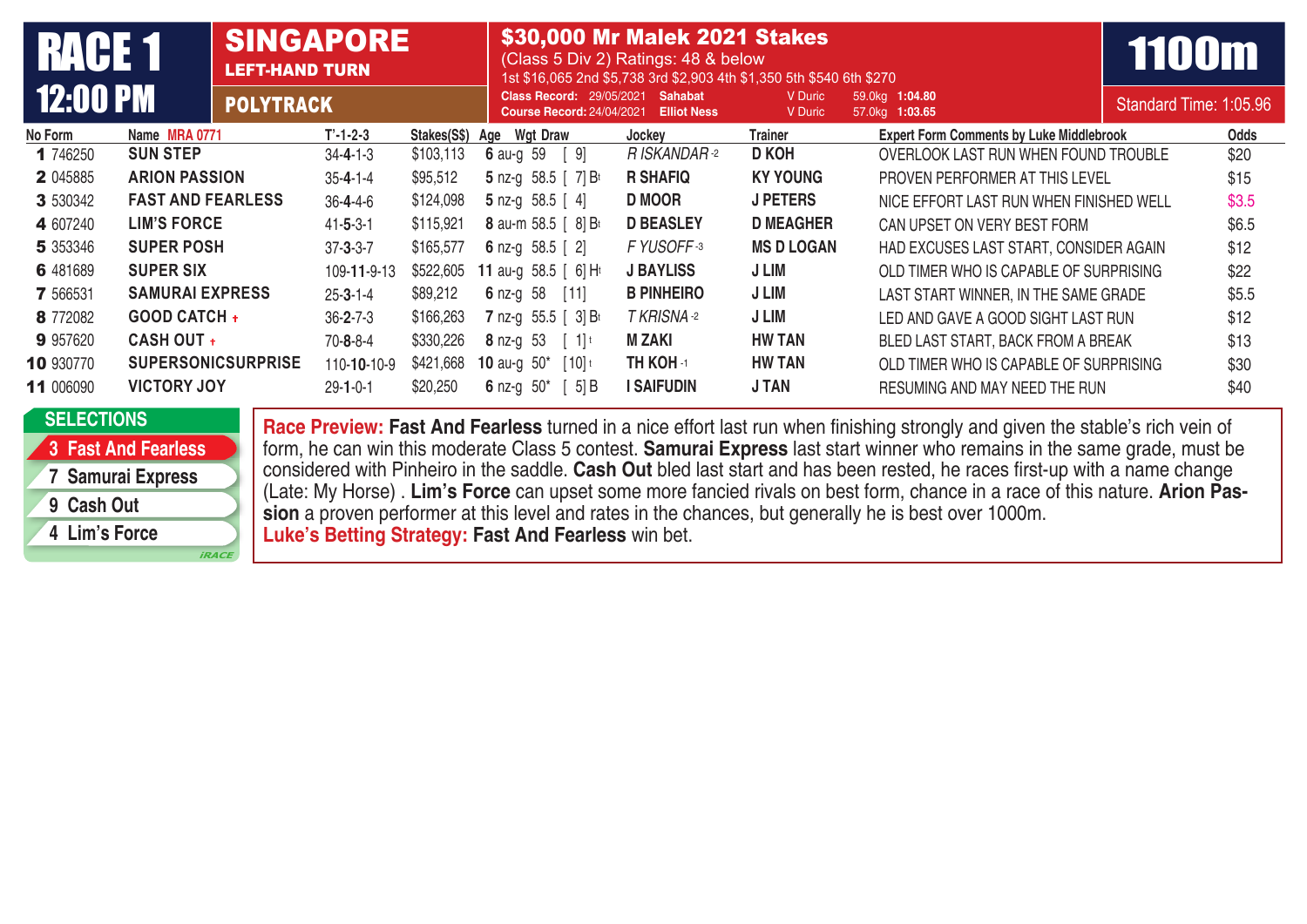|   | <b>RACE 2</b><br><b>12:30 PM</b> |                          | <b>SINGAPORE</b><br><b>LEFT-HAND TURN</b> |          |                                                                                       | (Restricted Maiden) 2YO & 3YO only | \$75,000 Siam Blue Vanda 2020 Stakes<br>1st \$40,163 2nd \$14,344 3rd \$7,256 4th \$3,375 5th \$1,350 6th \$675 |                                                                                                                                                                                                                                                 | <b>1200m</b>           |             |
|---|----------------------------------|--------------------------|-------------------------------------------|----------|---------------------------------------------------------------------------------------|------------------------------------|-----------------------------------------------------------------------------------------------------------------|-------------------------------------------------------------------------------------------------------------------------------------------------------------------------------------------------------------------------------------------------|------------------------|-------------|
|   |                                  |                          | <b>SHORT COURSE (A)</b>                   |          | Class Record: 20/03/2021 Lim's Kosciuszko<br>Course Record: 17/05/2009 Sacred Kingdom |                                    | D Beasley 57.0kg 1:09.49<br><b>B</b> Prebble                                                                    | 57.0kg 1:07.84                                                                                                                                                                                                                                  | Standard Time: 1:10.38 |             |
|   | No Form                          | Name MRA 0772            | $T-1-2-3$                                 |          | Stakes(S\$) Age Wgt Draw                                                              | Jockey                             | <b>Trainer</b>                                                                                                  | <b>Expert Form Comments by Luke Middlebrook</b>                                                                                                                                                                                                 |                        | <b>Odds</b> |
|   | 1 48322                          | <b>CHARMINTON</b>        | $5 - 0 - 2 - 1$                           | \$19,032 | 3 nz-g $57$<br>1                                                                      | FYUSOFF-3                          | <b>MS D LOGAN</b>                                                                                               | DROPS IN CLASS, FINDS A SUITABLE RACE                                                                                                                                                                                                           |                        | \$4.5       |
|   | 434<br>2.                        | <b>TRIDENT</b>           | $3 - 0 - 0 - 1$                           | \$2,423  | 3 <sup>1</sup><br>3 nz-g $57$                                                         | K HAKIM-1                          | <b>MS D LOGAN</b>                                                                                               | MAKING LOCAL DEBUT, HAS TRIALLED WELL                                                                                                                                                                                                           |                        | \$6.5       |
|   | 3 233477                         | <b>DRAGON TYCOON</b>     | $7 - 0 - 1 - 2$                           | \$32,231 | <b>3</b> au-g 57<br>$7 \mid B$                                                        | <b>D BEASLEY</b>                   | <b>D MEAGHER</b>                                                                                                | <b>RAN THE 2nd FASTEST SECTIONAL TIME LAST START</b>                                                                                                                                                                                            |                        | \$20        |
|   |                                  | <b>ABSOLUTE RADIANCE</b> | $0 - 0 - 0 - 0$                           | \$0      | 3 nz-g 57<br>61                                                                       | <b>MLERNER</b>                     | <b>M CLEMENTS</b>                                                                                               | FROM ASTUTE YARD AND WATCH BETTING SUPPORT                                                                                                                                                                                                      |                        | \$15        |
|   | 9                                | <b>GENERATION M</b>      | $1 - 0 - 0 - 0$                           | \$0      | 3 $nz-g$ 57<br>$2$ BH                                                                 | <b>B PINHEIRO</b>                  | <b>KS TAN</b>                                                                                                   | MAY NEED MORE TIME                                                                                                                                                                                                                              |                        | \$40        |
|   |                                  | <b>PRIORITIZE</b>        | $0 - 0 - 0 - 0$                           | \$0      | 3 nz-g 57<br>4]                                                                       | <b>V DURIC</b>                     | <b>S GRAY</b>                                                                                                   | NEWCOMER WHO TRIALLED WELL FOR DEBUT                                                                                                                                                                                                            |                        | \$6.5       |
|   | 3                                | <b>SOUSUI</b>            | $1 - 0 - 0 - 1$                           | \$7,256  | <b>3</b> au-g 57<br>- 51                                                              | <b>O CHAVEZ</b>                    | <b>H TAKAOKA</b>                                                                                                | NICE DEBUT RUN INDICATES GOOD ABILITY                                                                                                                                                                                                           |                        | \$3.5       |
| 8 |                                  | <b>CASH COVE</b>         | $0 - 0 - 0 - 0$                           | \$0      | <b>2</b> nz-g 49.5 $\begin{bmatrix} 8 \end{bmatrix}$                                  | <b>CC WONG</b>                     | <b>HW TAN</b>                                                                                                   | WELL PLACED AT THE WEIGHTS AND RESPECT                                                                                                                                                                                                          |                        | \$4.3       |
|   | <b>SELECTIONS</b>                |                          |                                           |          |                                                                                       |                                    |                                                                                                                 | Race Preview: A wide-open RM with a few who have ability. Sousui turned in a nice debut run, despite having plenty of ex-                                                                                                                       |                        |             |
|   | 7 Sousui                         |                          |                                           |          |                                                                                       |                                    |                                                                                                                 | cuses in running as well as the jockey failing to ride to the satisfaction of the stewards, and can go two places better second-up.                                                                                                             |                        |             |
|   | 6 Prioritize                     |                          |                                           |          |                                                                                       |                                    |                                                                                                                 | Prioritize newcomer who has trialled well for debut, top chance with Duric on from a low draw. Charminton drops in class here                                                                                                                   |                        |             |
|   | 1 Charminton                     |                          |                                           |          |                                                                                       |                                    |                                                                                                                 | (Class 4 to RM) and finds a suitable race, he can give this a mighty shake. Cash Cove nice 2YO who appears very well placed<br>at the weights and should be respected. Trident making local debut and has trialled well, should run a big race. |                        |             |
|   | 8 Cash Cove                      |                          |                                           |          | Luke's Betting Strategy: Sousui win bet.                                              |                                    |                                                                                                                 |                                                                                                                                                                                                                                                 |                        |             |

**Luke's Betting Strategy: Sousui** win bet.

**iRACE**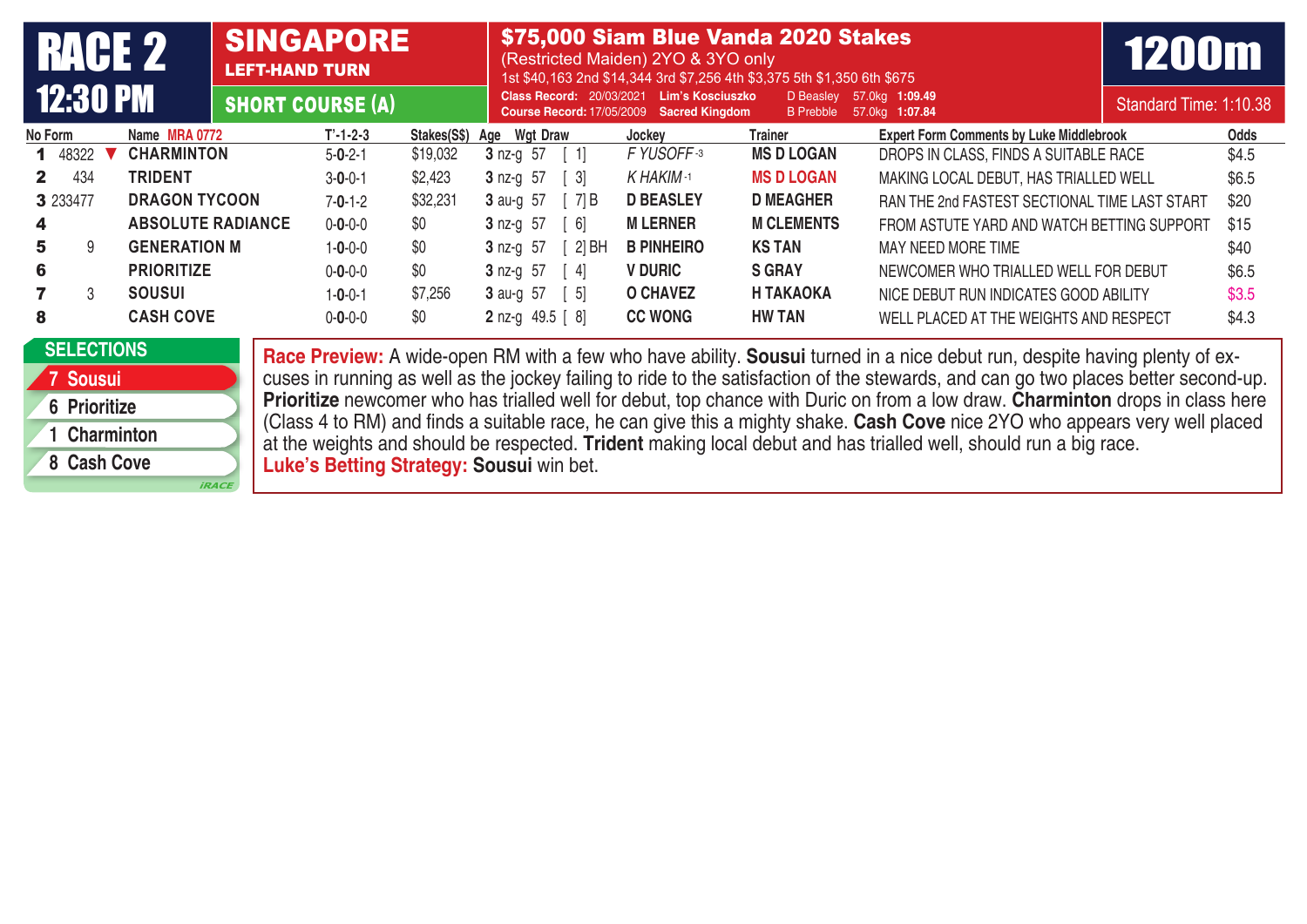| <b>RACE 3</b>                 |                       |                          | <b>SINGAPORE</b><br><b>LEFT-HAND TURN</b> |             |                                                       | \$30,000 What's New 2019 Stakes<br>(Class 5 Div 1) Ratings: 48 & below<br>1st \$16,065 2nd \$5,738 3rd \$2,903 4th \$1,350 5th \$540 6th \$270 |                                                       |                                                                                                                                                                                                                                                                   |                        |       |  |
|-------------------------------|-----------------------|--------------------------|-------------------------------------------|-------------|-------------------------------------------------------|------------------------------------------------------------------------------------------------------------------------------------------------|-------------------------------------------------------|-------------------------------------------------------------------------------------------------------------------------------------------------------------------------------------------------------------------------------------------------------------------|------------------------|-------|--|
| <b>1:00 PM</b>                |                       |                          | <b>SHORT COURSE (A)</b>                   |             |                                                       | Class Record: 14/05/2022 Sun Rectitude<br>Course Record: 17/05/2009 Sacred Kingdom                                                             | R Iskandar 57.0kg 1:09.90<br>B Prebble 57.0kg 1:07.84 |                                                                                                                                                                                                                                                                   | Standard Time: 1:11.04 |       |  |
| No Form                       | Name MRA 0773         |                          | $T-1-2-3$                                 | Stakes(S\$) | <b>Wgt Draw</b><br>Age                                | Jockey                                                                                                                                         | <b>Trainer</b>                                        | <b>Expert Form Comments by Luke Middlebrook</b>                                                                                                                                                                                                                   |                        | Odds  |  |
| 1 244212                      | <b>GALAXY STAR</b>    |                          | $38 - 4 - 5 - 3$                          | \$160,102   | <b>6</b> au-g 59<br>$[10]$                            | K FAIZ-4                                                                                                                                       |                                                       | S BAERTSCHIGER ALWAYS DANGEROUS IN THIS GRADE                                                                                                                                                                                                                     |                        | \$10  |  |
| 487                           | <b>CAPTAIN LEGACY</b> |                          | $3 - 0 - 0 - 0$                           | \$3,375     | 4 $B^*$<br>4 au-g $58$                                | <b>R WOODWORTH</b>                                                                                                                             | L KHOO                                                | BLINKERS FIRST TIME IN SINGAPORE, CONSIDER                                                                                                                                                                                                                        |                        | \$5.5 |  |
| 3 535309                      | <b>BEN WADE</b>       |                          | $21 - 2 - 1 - 5$                          | \$53,437    | 5 nz-g 56.5 $[9]$                                     | <b>B PINHEIRO</b>                                                                                                                              | <b>T FITZSIMMONS</b>                                  | BETTER SUITED ON THE POLYTRACK                                                                                                                                                                                                                                    |                        | \$19  |  |
| 4 443189                      | <b>TESORO PIRATA</b>  |                          | $17 - 1 - 2 - 1$                          | \$28,845    | 4 arg-g 56.5 [11] W                                   | <b>J BAYLISS</b>                                                                                                                               | <b>J PETERS</b>                                       | HARD TO CATCH BUT HAS ABILITY                                                                                                                                                                                                                                     |                        | \$18  |  |
| 5 765507                      | <b>MIRACLE</b>        |                          | $30 - 3 - 0 - 3$                          | \$69,930    | <b>6</b> au-g 56<br>$\begin{bmatrix} 7 \end{bmatrix}$ | <b>D MOOR</b>                                                                                                                                  | <b>T FITZSIMMONS</b>                                  | DROPS IN CLASS, FINDS A SUITABLE RACE                                                                                                                                                                                                                             |                        | \$6.5 |  |
| 6 407965                      | QARAAT+               |                          | $65 - 7 - 4 - 9$                          | \$472,750   | <b>8</b> au-g 56<br>6] B                              | T REHAIZAT 1                                                                                                                                   | <b>T MAHADI</b>                                       | CHANGE OF TRAINER, TRIALLED WELL RECENTLY                                                                                                                                                                                                                         |                        | \$4.5 |  |
| 7 786147                      | <b>CIRCUIT STAR</b>   |                          | $31 - 3 - 3 - 1$                          | \$109,462   | 5 nz-g 55.5   1   V                                   | <b>O CHAVEZ</b>                                                                                                                                | <b>J PETERS</b>                                       | DRAWN WELL AND SHOULD GAIN A NICE RUN                                                                                                                                                                                                                             |                        | \$7.5 |  |
| 8 418805                      | <b>STAR EMPIRE</b>    |                          | $48 - 5 - 6 - 2$                          | \$196,220   | $7$ au-g $55$<br>$2 \mid B$                           | T KRISNA-2                                                                                                                                     | <b>D KOK</b>                                          | CAN UPSET ON VERY BEST FORM                                                                                                                                                                                                                                       |                        | \$20  |  |
| 9 070920                      |                       | <b>CROWN DANCING</b>     | $24 - 1 - 4 - 0$                          | \$46,612    | 5 au-g 53.5   3 BS                                    | <b>TH KOH</b> 1                                                                                                                                | <b>RLIM</b>                                           | RESUMING, RECENT TRIAL OKAY                                                                                                                                                                                                                                       |                        | \$30  |  |
| 10 099009                     |                       | <b>NINESIXTHREETHREE</b> | $9 - 1 - 0 - 0$                           | \$10,710    | 5 nz-g 53.5 [ 8] B                                    | R ISKANDAR-2                                                                                                                                   | <b>D KOH</b>                                          | FORM IS ON THE DULL SIDE                                                                                                                                                                                                                                          |                        | \$66  |  |
| 11 937176                     | <b>SUN ELIZABETH</b>  |                          | $55 - 5 - 5 - 5$                          | \$146,876   | 8 jp-m 53.5 [ 5] B                                    | <b>CC WONG</b>                                                                                                                                 | <b>H TAKAOKA</b>                                      | THE LIGHTWEIGHT WILL HELP                                                                                                                                                                                                                                         |                        | \$14  |  |
| <b>SELECTIONS</b><br>6 Qaraat |                       |                          |                                           |             |                                                       |                                                                                                                                                |                                                       | Race Preview: Qaraat changed trainer, first start for new trainer Mahadi, and trialled very well recently. Can improve big time.<br>Captain Legacy blinkers added first time in Singapore, worth considering after an okay trial. Circuit Star drawn well in bar- |                        |       |  |

**2 Captain Legacy 7 Circuit Star**

**5 Miracle**

**iRACE**

rier 1 under Chavez and should gain a nice run in transit for the in-form Peters stable. **Miracle** drops in class, where he boasts a strong record, and start to follow. He can bounce back in a big way. **Galaxy Star** has ability and is always dangerous in this grade, but the wide barrier for Faiz looks like a concern. **Luke's Betting Strategy: Qaraat** each-way.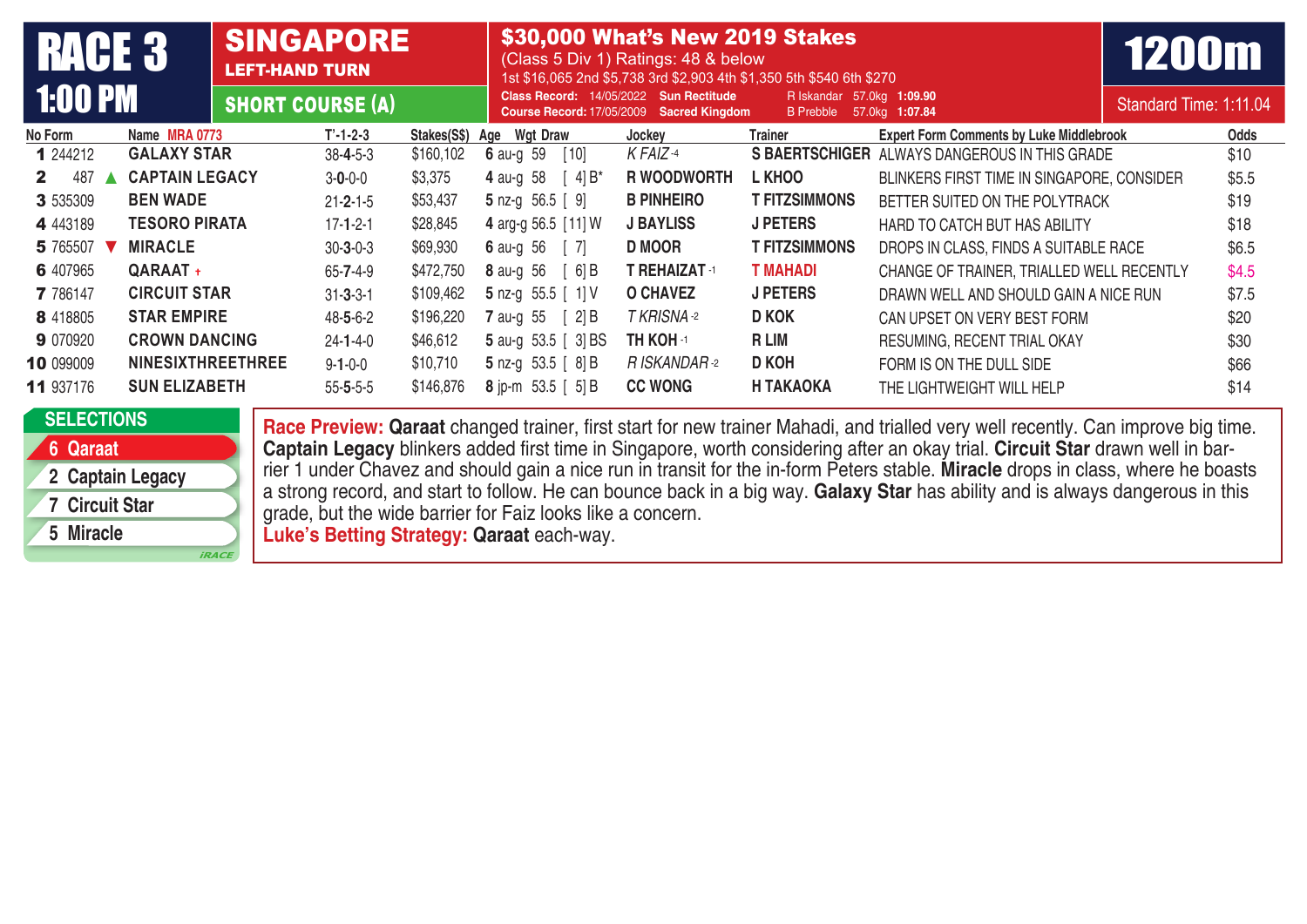|                   | <b>SINGAPORE</b><br><b>RACE 4</b><br><b>LEFT-HAND TURN</b> |  |                         | (Class 4) Ratings: 44 - 67 | \$50,000 Elite Invincible 2018 Stakes<br>1st \$26,775 2nd \$9,563 3rd \$4,838 4th \$2,250 5th \$900 6th \$450 |                                                                                    |                                      | <b>1600m</b>                                                                                                                        |                        |             |
|-------------------|------------------------------------------------------------|--|-------------------------|----------------------------|---------------------------------------------------------------------------------------------------------------|------------------------------------------------------------------------------------|--------------------------------------|-------------------------------------------------------------------------------------------------------------------------------------|------------------------|-------------|
| <b>1:30 PM</b>    |                                                            |  | <b>SHORT COURSE (A)</b> |                            |                                                                                                               | Class Record: 24/04/2010 Dorado Joy<br>Course Record: 15/09/2013 Super Ninetyseven | O Chavez 53.5kg 1:34.37<br>J Moreira | 51.5kg 1:33.61                                                                                                                      | Standard Time: 1:35.50 |             |
| No Form           | Name MRA 0774                                              |  | $T-1-2-3$               |                            | Stakes(S\$) Age Wgt Draw                                                                                      | Jockey                                                                             | <b>Trainer</b>                       | <b>Expert Form Comments by Luke Middlebrook</b>                                                                                     |                        | <b>Odds</b> |
| 1 788572          | <b>REAL SUCCESS</b>                                        |  | $28 - 5 - 4 - 1$        | \$224,730                  | <b>6</b> au-g 59<br>7] B                                                                                      | <b>B PINHEIRO</b>                                                                  | <b>M CLEMENTS</b>                    | NICE EFFORT LAST RUN WHEN FINISHED WELL                                                                                             |                        | \$6.5       |
| 2 453333          | IN ALL HIS GLORY                                           |  | $17 - 3 - 2 - 5$        | \$156,791                  | 5 au-g 56.5 [12] Bt                                                                                           | <b>V DURIC</b>                                                                     | <b>T FITZSIMMONS</b>                 | HOLDING FORM WITH RECENT GOOD TRIAL                                                                                                 |                        | \$4.5       |
| 3 742671          | <b>GREEN STAR</b>                                          |  | $34 - 4 - 5 - 4$        | \$185,162                  | 8 nz-g 56<br>$[6]$ t                                                                                          | <b>J BAYLISS</b>                                                                   | <b>S CRUTCHLEY</b>                   | LAST START WINNER, IN THE SAME GRADE                                                                                                |                        | \$12        |
| 4 100008          | <b>NORDIC GEM</b>                                          |  | $10 - 2 - 0 - 1$        | \$6,237                    | 4 brz-g 55.5   4 t                                                                                            | <b>R WOODWORTH</b>                                                                 | J LIM                                | HAS BEEN DISAPPOINTING, NEEDS A LIFT                                                                                                |                        | \$99        |
| 5 615643          | <b>GLOBAL KID</b>                                          |  | $30 - 3 - 3 - 4$        | \$120,486                  | 6 arg-g 52.5 [ 9]                                                                                             | <b>R STEWART</b>                                                                   | <b>M CLEMENTS</b>                    | GOOD RUN LAST START, SHOULD RUN WELL                                                                                                |                        | \$10        |
| 6 019405          | <b>CHAMPAGNE FINALE</b>                                    |  | $40 - 6 - 2 - 2$        | \$167,337                  | 6 au-g 51.5 [11] <sup>t</sup>                                                                                 | FYUSOFF-3                                                                          | <b>MS D LOGAN</b>                    | CAN UPSET ON VERY BEST FORM                                                                                                         |                        | \$11        |
| 7 262441          | <b>MELODY FAIR</b>                                         |  | $7 - 1 - 2 - 0$         | \$20,790                   | 4 nz-g $51.5$ [ 1]                                                                                            | <b>CC WONG</b>                                                                     | L KHOO                               | DRAWN WELL AND SHOULD BE IN THE FINISH                                                                                              |                        | \$9.5       |
| 8 345426          | <b>SALAMENCE +</b>                                         |  | $43 - 5 - 2 - 4$        | \$206,775                  | 6 au-g 50.5 [10] Bt                                                                                           | <b>TH KOH 1</b>                                                                    | <b>R LIM</b>                         | CHANGE OF TRAINER, WATCH BETTING                                                                                                    |                        | \$8.5       |
| 9 167027          | <b>INTREPID</b>                                            |  | $35 - 3 - 5 - 0$        | \$88,942                   | <b>5</b> au-m 50<br>$\begin{bmatrix} 8 \end{bmatrix}$                                                         | N ZYRUL -2                                                                         | <b>T FITZSIMMONS</b>                 | SUITED BY THE RISE IN DISTANCE                                                                                                      |                        | \$19        |
| 10 483211         | <b>LAKSANA</b>                                             |  | $20 - 3 - 3 - 2$        | \$74,250                   | <b>5</b> au-g 50<br>5                                                                                         | K HAKIM 1                                                                          | <b>S GRAY</b>                        | FORM IS GOOD, MUST BE RATED A CHANCE                                                                                                |                        | \$15        |
| 11 850901         | <b>TWELFTH NIGHT</b>                                       |  | $20 - 3 - 1 - 0$        | \$67,938                   | <b>5</b> jp-g 50<br>$3$ Wt                                                                                    | <b>I SAIFUDIN</b>                                                                  | <b>H TAKAOKA</b>                     | LAST START WINNER AGAINST EASIER HORSES                                                                                             |                        | \$25        |
| 12 097986         | <b>SACRED SUITE</b>                                        |  | $24 - 2 - 3 - 2$        | \$76,431                   | 5 nz-g $50^*$<br>2                                                                                            | R ISKANDAR-2                                                                       | <b>J TAN</b>                         | BETTER CHANCE THIS DISTANCE                                                                                                         |                        | \$19        |
| <b>SELECTIONS</b> |                                                            |  |                         |                            |                                                                                                               |                                                                                    |                                      | Race Preview: In All His Glory holding form with recent good trial and looks well. This isn't a strong race compared to recent      |                        |             |
|                   | 2 In All His Glory                                         |  |                         |                            |                                                                                                               |                                                                                    |                                      | starts and he stands out as the one to beat. Real Success turned in a nice effort last run when finishing strongly but the fact re- |                        |             |

**Kid** turned in a good run last start and should run well here. **Luke's Betting Strategy: In All His Glory each-way.** 

mains: he hasn't won for 980 days. **Salamence** change of trainer recently, after the jockey was disqualified over his handling of the mount last start. **Melody Fair** drawn well here and should be in the finish with a good run, he could still have upside. **Global** 

**iRACE**

**1 Real Success 8 Salamence 7 Melody Fair**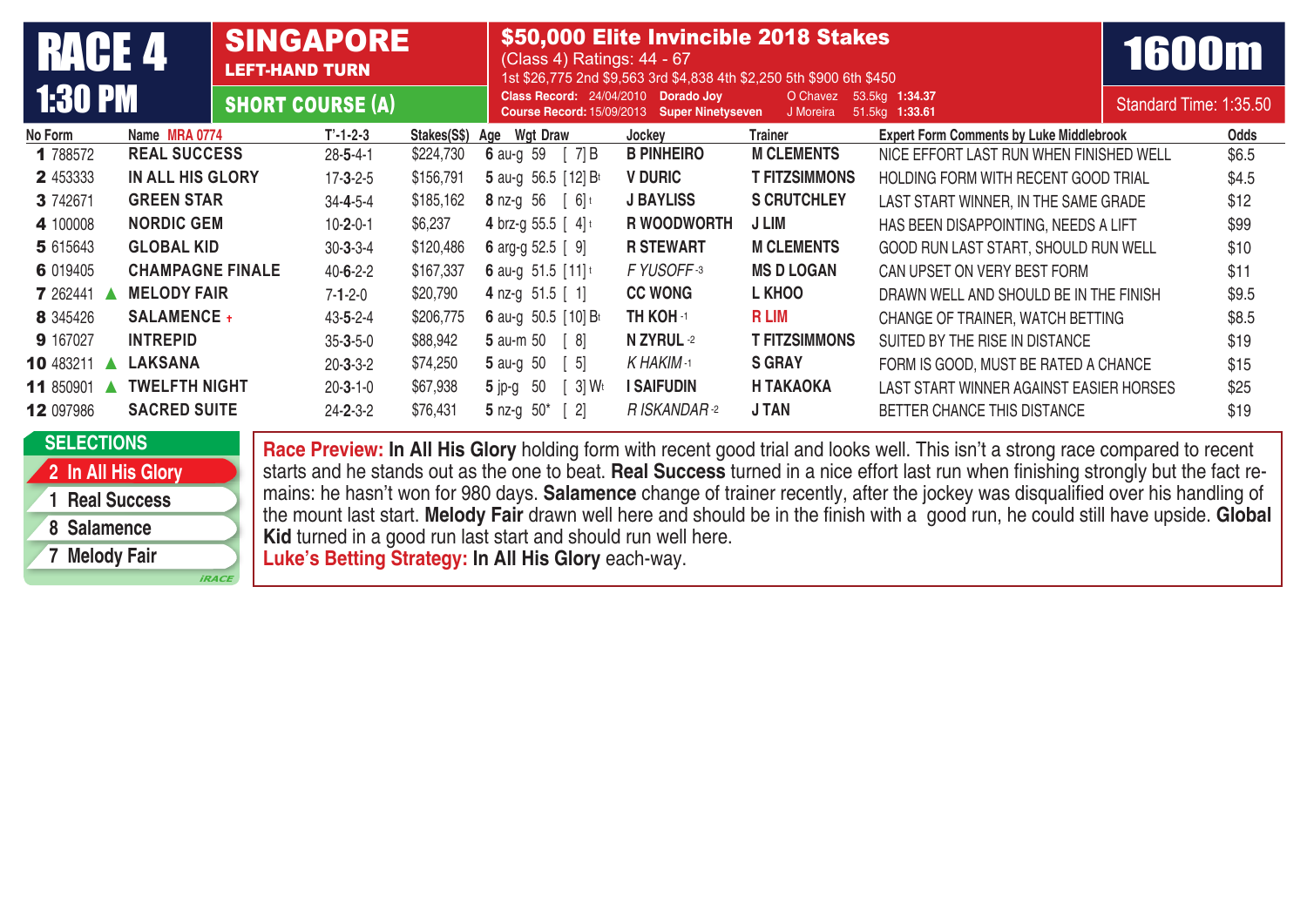|    |                                      | <b>SINGAPORE</b><br><b>RACE 5</b><br><b>LEFT-HAND TURN</b> |                                     |                          | \$20,000 Alibi 2017 Stakes<br>(Maiden) Rated horses with no wins<br>1st \$10,710 2nd \$3,825 3rd \$1,935 4th \$900 5th \$360 6th \$180<br>Class Record: 05/07/2013 Primitive Instinct |          |                                      |                   |                    |                                                                                                                                                                                                                                                                                                                                                                                                                                                                                                                                                                                                                              |                        |             |
|----|--------------------------------------|------------------------------------------------------------|-------------------------------------|--------------------------|---------------------------------------------------------------------------------------------------------------------------------------------------------------------------------------|----------|--------------------------------------|-------------------|--------------------|------------------------------------------------------------------------------------------------------------------------------------------------------------------------------------------------------------------------------------------------------------------------------------------------------------------------------------------------------------------------------------------------------------------------------------------------------------------------------------------------------------------------------------------------------------------------------------------------------------------------------|------------------------|-------------|
|    | <b>2:00 PM</b>                       |                                                            |                                     |                          | <b>POLYTRACK</b>                                                                                                                                                                      |          | Course Record: 05/09/2010 Rocket Man |                   | S Noh<br>F Coetzee | 54.5kg 1:10.97<br>59.0kg 1:09.74                                                                                                                                                                                                                                                                                                                                                                                                                                                                                                                                                                                             | Standard Time: 1:12.44 |             |
|    | No Form                              |                                                            |                                     | Name MRA 0775            | $T-1-2-3$                                                                                                                                                                             |          | Stakes(S\$) Age Wgt Draw             | Jockey            | <b>Trainer</b>     | <b>Expert Form Comments by Luke Middlebrook</b>                                                                                                                                                                                                                                                                                                                                                                                                                                                                                                                                                                              |                        | <b>Odds</b> |
|    | 232                                  |                                                            |                                     | <b>COMMODORE</b>         | $3 - 0 - 2 - 1$                                                                                                                                                                       | \$25,425 | 5 nz-g $59$<br>$[11]$                | <b>V DURIC</b>    | <b>S GRAY</b>      | CHANCE ON GOOD LAST RUN                                                                                                                                                                                                                                                                                                                                                                                                                                                                                                                                                                                                      |                        | \$1.5       |
|    | 679                                  |                                                            | <b>RAHOTU</b>                       |                          | $3 - 0 - 0 - 0$                                                                                                                                                                       | \$180    | <b>5</b> ire-g 58<br>8] PH*          | K HAKIM-1         | <b>MS D LOGAN</b>  | FORM HAS LOOKED GOOD AT TRACKWORK                                                                                                                                                                                                                                                                                                                                                                                                                                                                                                                                                                                            |                        | \$8.5       |
| 3. | 0020                                 |                                                            | <b>IBEX</b>                         |                          | $4 - 0 - 1 - 0$                                                                                                                                                                       | \$3,825  | 4 au-g 57<br>$3]S^*$                 | <b>B PINHEIRO</b> | J LIM              | <b>BACK FROM A BREAK AND RESPECT</b>                                                                                                                                                                                                                                                                                                                                                                                                                                                                                                                                                                                         |                        | \$7.5       |
|    | 4 054923                             |                                                            |                                     | <b>FIGHTING HERO</b>     | $10 - 0 - 2 - 2$                                                                                                                                                                      | \$29,587 | 4 au-g 56.5 [ 2]t                    | <b>D BEASLEY</b>  | <b>JONG</b>        | CAUGHT WIDE AND STILL RAN WELL                                                                                                                                                                                                                                                                                                                                                                                                                                                                                                                                                                                               |                        | \$3.5       |
|    | 5 80008                              |                                                            |                                     | <b>ANGEL BABY</b>        | $5 - 0 - 0 - 0$                                                                                                                                                                       | \$0      | <b>3</b> au-g 56<br>$\left  \right $ | <b>R SHAFIQ</b>   |                    | S BAERTSCHIGER HAS NOT SHOWN ENOUGH TO DATE                                                                                                                                                                                                                                                                                                                                                                                                                                                                                                                                                                                  |                        | \$50        |
|    | 6 604972                             |                                                            |                                     | <b>GOLDEN TIGER</b>      | $27 - 0 - 3 - 6$                                                                                                                                                                      | \$17,939 | <b>6</b> au-g 53<br>[10] $PS$        | <b>I SAIFUDIN</b> | L KHOO             | IMPROVED EFFORT LAST START, A CHANCE                                                                                                                                                                                                                                                                                                                                                                                                                                                                                                                                                                                         |                        | \$15        |
|    | 7 507007                             |                                                            |                                     | <b>RUSTY RUST</b>        | $13 - 0 - 0 - 1$                                                                                                                                                                      | \$7,796  | 4 nz-g $50^*$<br>$9$ BP              | <b>CC WONG</b>    | <b>HW TAN</b>      | <b>BIG IMPROVEMENT NEEDED</b>                                                                                                                                                                                                                                                                                                                                                                                                                                                                                                                                                                                                |                        | \$40        |
|    | 8 699930                             | V                                                          |                                     | SILVER SWORD +           | $26 - 0 - 0 - 5$                                                                                                                                                                      | \$23,006 | 5 au-g $50^*$<br>$5$ ] B             | N ZYRUL -2        | <b>J TAN</b>       | BLED LAST START, BACK FROM A BREAK                                                                                                                                                                                                                                                                                                                                                                                                                                                                                                                                                                                           |                        | \$30        |
|    | <b>9</b> 990807 $\blacktriangledown$ |                                                            |                                     | <b>CASH CHEQUE</b>       | $16 - 0 - 0 - 0$                                                                                                                                                                      | \$180    | 3 nz-g $50^*$<br>6] B                | <b>M ZAKI</b>     | <b>HW TAN</b>      | REMAINS UNPLACED AND NEEDS TO IMPROVE                                                                                                                                                                                                                                                                                                                                                                                                                                                                                                                                                                                        |                        | \$50        |
|    | 10 008785                            |                                                            |                                     | <b>NINETYSIX WARRIOR</b> | $18 - 0 - 0 - 0$                                                                                                                                                                      | \$1,800  | 6 nz-g $50^*$<br>$4$ ] $Bt$          | R ISKANDAR-2      | <b>D KOH</b>       | HAS BEEN DISAPPOINTING, NEEDS A LIFT                                                                                                                                                                                                                                                                                                                                                                                                                                                                                                                                                                                         |                        | \$60        |
|    | 11 508086 ▼                          |                                                            |                                     | <b>WINNING POWER</b>     | $35 - 0 - 1 - 0$                                                                                                                                                                      | \$7,830  | <b>5</b> us-g $50^*$ [ 7]            | T KRISNA -2       | <b>CT KUAH</b>     | LAST RUN WAS BETTER THAN IT LOOKS                                                                                                                                                                                                                                                                                                                                                                                                                                                                                                                                                                                            |                        | \$22        |
|    | <b>SELECTIONS</b>                    |                                                            | <b>Commodore</b><br>4 Fighting Hero |                          |                                                                                                                                                                                       |          |                                      |                   |                    | Race Preview: An extremely weak Maiden race where Commodore looks very hard to oppose and he should be taking a<br>power of beating here. Fighting Hero had no luck last start when caught wide but still ran well, he is the next-best winning<br>chance on known form. <b>Ibex</b> returning from a break and must be respected in a race such as this under Pinheiro. Rahotu form<br>$\blacksquare$ . The contract of the contract of the contract of the contract of the contract of the contract of the contract of the contract of the contract of the contract of the contract of the contract of the contract of the |                        |             |

has looked good at early morning trackwork, he brings the X-factor into the race. **Golden Tiger** showed good improvement last

**3 Ibex**

**2 Rahotu**

**iRACE**

start and appears to be a place chance. **Luke's Betting Strategy: Commodore** win bet.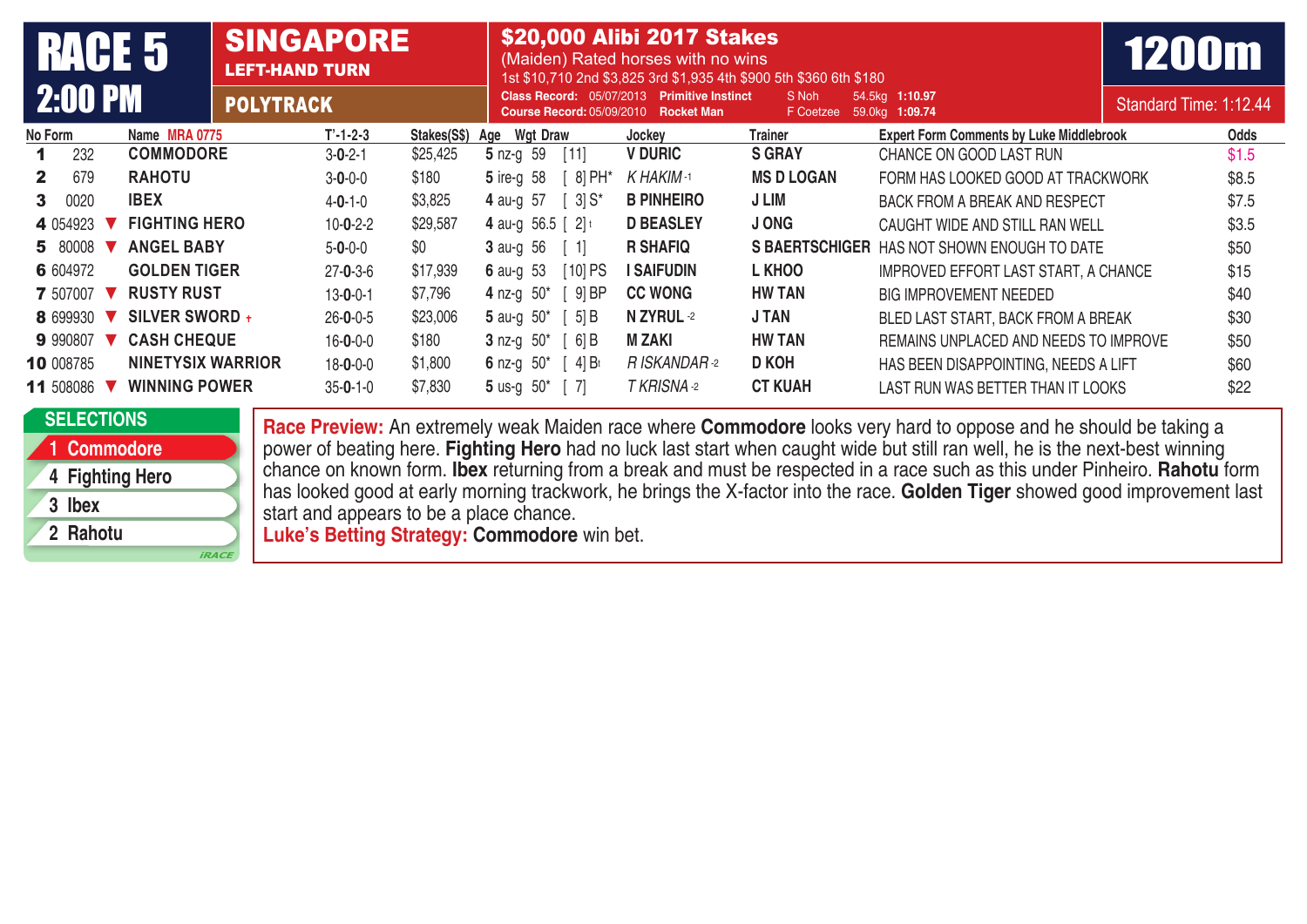| <b>RACE 6</b>                                                          |                          | <b>SINGAPORE</b><br><b>LEFT-HAND TURN</b> |                         |           |                                                                                                                            | \$30,000 Titanium 2016 Stakes<br>(Class 5) Ratings: 48 & below<br>1st \$16,065 2nd \$5,738 3rd \$2,903 4th \$1,350 5th \$540 6th \$270 |                           |                                                                                                                                                                                                                                                                                                                                                                                                                                                                                                                 |                        |             |  |
|------------------------------------------------------------------------|--------------------------|-------------------------------------------|-------------------------|-----------|----------------------------------------------------------------------------------------------------------------------------|----------------------------------------------------------------------------------------------------------------------------------------|---------------------------|-----------------------------------------------------------------------------------------------------------------------------------------------------------------------------------------------------------------------------------------------------------------------------------------------------------------------------------------------------------------------------------------------------------------------------------------------------------------------------------------------------------------|------------------------|-------------|--|
| <b>2:30 PM</b>                                                         |                          |                                           | <b>SHORT COURSE (A)</b> |           |                                                                                                                            | Class Record: 17/02/2017 Above The Horizon<br>Course Record: 18/05/2014 Dan Excel (HK)                                                 | CC Wong<br><b>T</b> Berry | 55.0kg 2:02.68<br>57.0kg 1:59.07                                                                                                                                                                                                                                                                                                                                                                                                                                                                                | Standard Time: 2:04.94 |             |  |
| No Form                                                                | Name MRA 0776            |                                           | $T-1-2-3$               |           | Stakes(S\$) Age Wgt Draw                                                                                                   | Jockey                                                                                                                                 | <b>Trainer</b>            | <b>Expert Form Comments by Luke Middlebrook</b>                                                                                                                                                                                                                                                                                                                                                                                                                                                                 |                        | <b>Odds</b> |  |
| 1 097600                                                               | <b>TAVI WILL DO</b>      |                                           | $7 - 0 - 0 - 0$         | \$270     | 4 nz-g $57$<br>-51                                                                                                         | <b>J BAYLISS</b>                                                                                                                       | <b>S GRAY</b>             | REMAINS UNPLACED AND NEEDS TO IMPROVE                                                                                                                                                                                                                                                                                                                                                                                                                                                                           |                        | \$30        |  |
| 2 671605                                                               | <b>DIAMOND MINE</b>      |                                           | $36 - 4 - 3 - 2$        | \$91,001  | 5 au-g 56.5 [11] WS                                                                                                        | <b>O CHAVEZ</b>                                                                                                                        | <b>S BURRIDGE</b>         | CAN UPSET ON VERY BEST FORM                                                                                                                                                                                                                                                                                                                                                                                                                                                                                     |                        | \$5.5       |  |
| 3 446442                                                               | <b>LEMON SQUASH</b>      |                                           | $28 - 2 - 2 - 3$        | \$60,862  | 6 jp-g 55<br>[10] Ht                                                                                                       | <b>L BEUZELIN</b>                                                                                                                      | <b>H TAKAOKA</b>          | DANGEROUS FRONTRUNNER                                                                                                                                                                                                                                                                                                                                                                                                                                                                                           |                        | \$8.5       |  |
| 4 758886                                                               | <b>KING'S SPEECH</b>     |                                           | $39 - 4 - 2 - 3$        | \$172,215 | 7 nz-g 54<br>-4]                                                                                                           | K HAKIM -1                                                                                                                             | <b>S GRAY</b>             | RAN THE 3rd FASTEST SECTIONAL TIME LAST START                                                                                                                                                                                                                                                                                                                                                                                                                                                                   |                        | \$13        |  |
| 5 000000                                                               | <b>GRANDPA MICK MAC</b>  |                                           | $53 - 5 - 7 - 4$        | \$205,807 | 6 nz-g 53.5<br>$8]$ $Bt$                                                                                                   | T KRISNA -2                                                                                                                            | <b>HW TAN</b>             | BETTER CHANCE THIS TRACK                                                                                                                                                                                                                                                                                                                                                                                                                                                                                        |                        | \$19        |  |
| 6 917503                                                               | <b>FATE TO WIN</b>       |                                           | $19 - 1 - 0 - 1$        | \$15,142  | 4 au-g 53<br>9] B                                                                                                          | <b>R STEWART</b>                                                                                                                       | <b>J PETERS</b>           | IMPROVED EFFORT LAST START, A CHANCE                                                                                                                                                                                                                                                                                                                                                                                                                                                                            |                        | \$7.5       |  |
| 7 715263                                                               | <b>FOOTSTEPSONTHECAR</b> |                                           | $21 - 1 - 2 - 3$        | \$35,497  | $5$ nz-m $53$<br>2] WH                                                                                                     | <b>CC WONG</b>                                                                                                                         | <b>KS TAN</b>             | BACKS UP QUICKLY FROM GOOD LAST RUN                                                                                                                                                                                                                                                                                                                                                                                                                                                                             |                        | \$4.5       |  |
| 8 977750                                                               | <b>ZESTFUL</b>           |                                           | $11 - 0 - 0 - 0$        | \$1,440   | $5$ nz-g $52$<br>$3$ Wt                                                                                                    | R ISKANDAR-2                                                                                                                           | <b>S CRUTCHLEY</b>        | SHOWED IMPROVEMENT AT A RECENT TRIAL                                                                                                                                                                                                                                                                                                                                                                                                                                                                            |                        | \$25        |  |
| 9 004995                                                               | <b>FORESTO</b>           |                                           | $53 - 4 - 4 - 3$        | \$177,041 | 7 au-g 51<br>-61                                                                                                           | FYUSOFF-3                                                                                                                              | <b>MS D LOGAN</b>         | LAST RUN WAS BETTER THAN IT LOOKS                                                                                                                                                                                                                                                                                                                                                                                                                                                                               |                        | \$19        |  |
| 10 866764                                                              | <b>GLORY SHINE</b>       |                                           | $27 - 1 - 0 - 1$        | \$33,457  | 7 jp-g 51<br>7]                                                                                                            | <b>I SAIFUDIN</b>                                                                                                                      | <b>H TAKAOKA</b>          | RAN HOME POWERFULLY LAST START                                                                                                                                                                                                                                                                                                                                                                                                                                                                                  |                        | \$15        |  |
| 11 057385                                                              | <b>SCOOTER</b>           |                                           | $40 - 2 - 3 - 7$        | \$71,392  | <b>7</b> au-g $50^*$<br>$\lceil$ 1] W                                                                                      | $KFAIZ-4$                                                                                                                              | <b>D KOH</b>              | <b>FAST BEGINNER WHO MAY SNEAK A PLACE</b>                                                                                                                                                                                                                                                                                                                                                                                                                                                                      |                        | \$18        |  |
| <b>SELECTIONS</b><br>2 Diamond Mine<br>3 Lemon Squash<br>6 Fate To Win | Footstepsonthecar        | <b>iRACE</b>                              |                         |           | est sectional time last start, must be respected in a race such as this.<br>Luke's Betting Strategy: Fate To Win each-way. |                                                                                                                                        |                           | Race Preview: A wide-open Class 5 2000m Handicap here. Footstepsonthecar backing up quickly from a good last start effort<br>and can run well again for CC Wong. Diamond Mine can upset some more fancied rivals on best form and he has won at the<br>trip before, which many haven't. Lemon Squash dangerous frontrunner who can be hard to catch if rated well. Fate To Win<br>showed good improvement last start and appears to be a chance for an in-form Peters stable. King's Speech ran the third fast- |                        |             |  |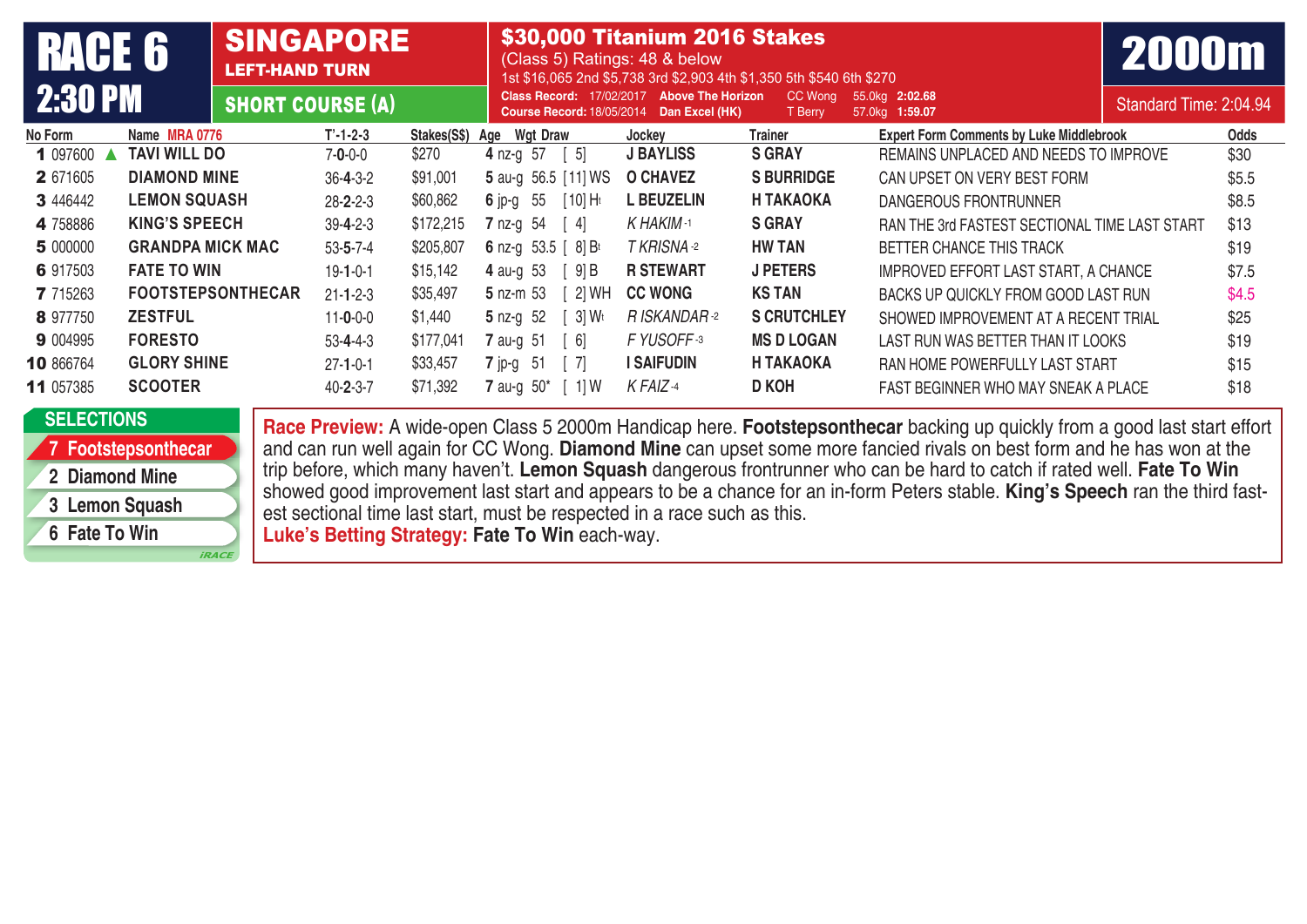| <b>RACE 7</b><br><b>3:00 PM</b>                             |                         |              | <b>SINGAPORE</b><br><b>LEFT-HAND TURN</b>                             |           |                                            | \$30,000 War Affair 2015 Stakes<br>(Class 5 Div 2) Ratings: 48 & below<br>1st \$16,065 2nd \$5,738 3rd \$2,903 4th \$1,350 5th \$540 6th \$270<br>Class Record: 14/05/2022 Sun Rectitude |                   |                                                                                                                                                                                                                                                                                                                                                                                                                                                                                                                                  |                        |       |  |
|-------------------------------------------------------------|-------------------------|--------------|-----------------------------------------------------------------------|-----------|--------------------------------------------|------------------------------------------------------------------------------------------------------------------------------------------------------------------------------------------|-------------------|----------------------------------------------------------------------------------------------------------------------------------------------------------------------------------------------------------------------------------------------------------------------------------------------------------------------------------------------------------------------------------------------------------------------------------------------------------------------------------------------------------------------------------|------------------------|-------|--|
|                                                             |                         |              | <b>SHORT COURSE (A)</b>                                               |           |                                            | Course Record: 17/05/2009 Sacred Kingdom                                                                                                                                                 | <b>B</b> Prebble  | R Iskandar 57.0kg 1:09.90<br>57.0kg 1:07.84                                                                                                                                                                                                                                                                                                                                                                                                                                                                                      | Standard Time: 1:11.04 |       |  |
| No Form                                                     | Name MRA 0777           |              | $T-1-2-3$                                                             |           | Stakes(S\$) Age Wgt Draw                   | Jockey                                                                                                                                                                                   | <b>Trainer</b>    | <b>Expert Form Comments by Luke Middlebrook</b>                                                                                                                                                                                                                                                                                                                                                                                                                                                                                  |                        | Odds  |  |
| 1 020450                                                    | <b>EUNOS AVE THREE</b>  |              | $24 - 1 - 4 - 2$                                                      | \$70,627  | 5 nz-g $59$<br>6] B                        | <b>B PINHEIRO</b>                                                                                                                                                                        | L KHOO            | HAD EXCUSES LAST START, FORGET THE RUN                                                                                                                                                                                                                                                                                                                                                                                                                                                                                           |                        | \$7.5 |  |
| 2 984333                                                    | <b>EASTIGER +</b>       |              | $45 - 3 - 5 - 8$                                                      | \$181,797 | 7 au-g 58.5 [ 9] V                         | K HAKIM-1                                                                                                                                                                                | <b>MS D LOGAN</b> | RECENT RUNS ARE ENCOURAGING                                                                                                                                                                                                                                                                                                                                                                                                                                                                                                      |                        | \$4.5 |  |
| 3 070609                                                    | <b>BIG FORTUNE</b>      |              | $17 - 1 - 1 - 0$                                                      | \$21,895  | 4 ire-g 57.5 [ 1]                          | <b>L BEUZELIN</b>                                                                                                                                                                        | <b>CT KUAH</b>    | <b>BIG IMPROVEMENT NEEDED</b>                                                                                                                                                                                                                                                                                                                                                                                                                                                                                                    |                        | \$20  |  |
| 4 458091                                                    | <b>ATLANTEAN</b>        |              | $52 - 6 - 2 - 2$                                                      | \$131,175 | <b>6</b> au-g 55<br>$[10]$                 | TH KOH 1                                                                                                                                                                                 | <b>HW TAN</b>     | LAST START WINNER, IN THE SAME GRADE                                                                                                                                                                                                                                                                                                                                                                                                                                                                                             |                        | \$8.5 |  |
| 5 444085                                                    | <b>MY BOSS</b>          |              | $44 - 3 - 1 - 4$                                                      | \$104,696 | 6 nz-g 52<br>$2 \mid Bt$                   | <b>I SAIFUDIN</b>                                                                                                                                                                        | <b>KY YOUNG</b>   | RAN THE 3rd FASTEST SECTIONAL TIME LAST START                                                                                                                                                                                                                                                                                                                                                                                                                                                                                    |                        | \$6.5 |  |
| 6 506686                                                    | <b>ANPANMAN</b>         |              | $27 - 2 - 0 - 0$                                                      | \$31,916  | 6 nz-g 51.5 [11]                           | M AKMAZANI-3                                                                                                                                                                             | <b>J TAN</b>      | <b>BIT DISAPPOINTING RECENTLY</b>                                                                                                                                                                                                                                                                                                                                                                                                                                                                                                |                        | \$30  |  |
| 7 923267                                                    | <b>BURGUNDY LAD</b>     |              | $20 - 0 - 2 - 2$                                                      | \$16,762  | 5 nz-g 51.5 [ 5] B                         | R ISKANDAR-2                                                                                                                                                                             | <b>D KOH</b>      | STILL A MAIDEN BUT GETS HIS CHANCE TO WIN                                                                                                                                                                                                                                                                                                                                                                                                                                                                                        |                        | \$10  |  |
| 8 860070                                                    | <b>CIZEN LUCKY</b>      |              | $34 - 2 - 2 - 1$                                                      | \$52,267  | 6 nz-g 51.5 [ 3] BP                        | N ZYRUL -2                                                                                                                                                                               | <b>J TAN</b>      | <b>CAN SURPRISE AT VALUE</b>                                                                                                                                                                                                                                                                                                                                                                                                                                                                                                     |                        | \$30  |  |
| 9 363068                                                    | <b>HAPPY HEART</b>      |              | $17 - 0 - 0 - 2$                                                      | \$6,615   | 4 nz-g 51.5 [ 7] W                         | <b>CC WONG</b>                                                                                                                                                                           | L KHOO            | BETTER THAN RECENT FORM INDICATES                                                                                                                                                                                                                                                                                                                                                                                                                                                                                                |                        | \$25  |  |
| 10 306055                                                   | <b>SPIRIT OF D'WIND</b> |              | $24 - 0 - 0 - 3$                                                      | \$16,796  | 6 au-g 51.5 [4]                            | K FAIZ-4                                                                                                                                                                                 | <b>D KOH</b>      | MAIDEN RUNNER WHO IS STRUGGLING TO WIN                                                                                                                                                                                                                                                                                                                                                                                                                                                                                           |                        | \$50  |  |
| 11 407750                                                   | <b>TURF BEAUTY</b>      |              | $56 - 3 - 6 - 7$                                                      | \$113,745 | 8 au-m 51.5 [ 8] St                        | FYUSOFF-3                                                                                                                                                                                | <b>J TAN</b>      | SUITED BY THE SWITCH BACK TO THE TURF TRACK                                                                                                                                                                                                                                                                                                                                                                                                                                                                                      |                        | \$19  |  |
| <b>SELECTIONS</b><br>2 Eastiger<br>5 My Boss<br>4 Atlantean | 1 Eunos Ave Three       | <b>iRACE</b> | has attracted plenty of support recently, and gets his chance to win. |           | Luke's Betting Strategy: My Boss each-way. |                                                                                                                                                                                          |                   | Race Preview: Eastiger recent runs have been encouraging, checking home third in his last three runs, and can run well in a<br>modest Class 5 contest. My Boss ran the third fastest sectional time last start, which was a good effort as he had traffic prob-<br>lems in the straight. Eunos Ave Three had plenty of excuses last start when pulling up lame and forget the run. Atlantean last<br>start winner who remains in the same grade, must be considered if he can back up. Burgundy Lad still a maiden galloper, but |                        |       |  |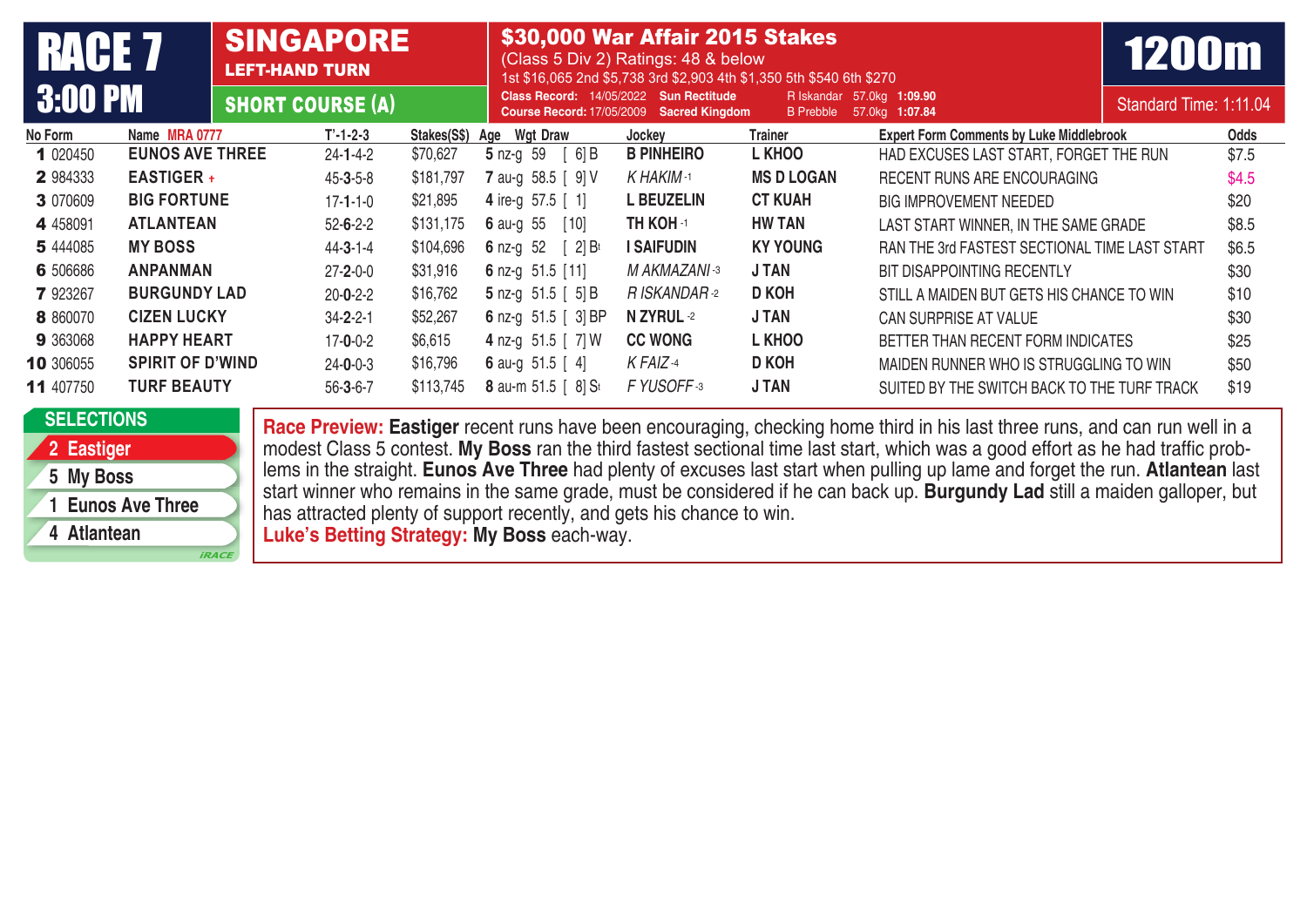|                                 | <b>SINGAPORE</b><br><b>RACE 8</b><br><b>LEFT-HAND TURN</b> |                         |                   |           | \$70,000 Emperor Max 2014 Stakes<br>(Class 3) Ratings: 57 - 79<br>1st \$37,485 2nd \$13,388 3rd \$6,773 4th \$3,150 5th \$1,260 6th \$630 |                                             |                       |                                                                                                                                                                                                                                                                                                                                                                                         |                        |             |
|---------------------------------|------------------------------------------------------------|-------------------------|-------------------|-----------|-------------------------------------------------------------------------------------------------------------------------------------------|---------------------------------------------|-----------------------|-----------------------------------------------------------------------------------------------------------------------------------------------------------------------------------------------------------------------------------------------------------------------------------------------------------------------------------------------------------------------------------------|------------------------|-------------|
| <b>3:30 PM</b>                  |                                                            | <b>SHORT COURSE (A)</b> |                   |           | Class Record: 18/02/2018 Aotearoa                                                                                                         | Course Record: 05/04/2013 Super Ninetyseven | A Munro<br>J Moreira  | 54.5kg 1:21.44<br>51.5kg 1:20.58                                                                                                                                                                                                                                                                                                                                                        | Standard Time: 1:22.15 |             |
| No Form                         | Name MRA 0778                                              |                         | $T-1-2-3$         |           | Stakes(S\$) Age Wgt Draw                                                                                                                  | Jockey                                      | <b>Trainer</b>        | <b>Expert Form Comments by Luke Middlebrook</b>                                                                                                                                                                                                                                                                                                                                         |                        | <b>Odds</b> |
| 1 216214                        | <b>SKY EYE</b>                                             |                         | $27 - 5 - 7 - 5$  | \$243,011 | 5 nz-g 57.5 [16]t                                                                                                                         | R ISKANDAR-2                                | J LIM                 | SUITED BY THE DROP BACK IN DISTANCE                                                                                                                                                                                                                                                                                                                                                     |                        | \$15        |
| 2 794347                        | <b>SO HI CLASS</b>                                         |                         | $40 - 7 - 2 - 5$  | \$247,556 | 6 ire-g 57.5 [ 4]                                                                                                                         | <b>R SHAFIQ</b>                             | <b>JONG</b>           | NEEDS A FAST SPEED TO PRODUCE BIG FINISH                                                                                                                                                                                                                                                                                                                                                |                        | \$12        |
| 3 114600                        | <b>MY MAN</b>                                              |                         | $10 - 4 - 1 - 0$  | \$40,029  | 4 arg-g 56.5 [10] St                                                                                                                      | <b>O CHAVEZ</b>                             | <b>S BURRIDGE</b>     | <b>BIG IMPROVEMENT NEEDED</b>                                                                                                                                                                                                                                                                                                                                                           |                        | \$25        |
| 4 380011                        | <b>STENMARK</b>                                            |                         | 26-4-6-4          | \$211,785 | 4 au-g 56.5 [11]                                                                                                                          | K HAKIM-1                                   | <b>MS D LOGAN</b>     | RISES IN CLASS BUT CAN MEASURE UP                                                                                                                                                                                                                                                                                                                                                       |                        | \$5.5       |
| 5 221279                        | <b>HAPPY MOMENT</b>                                        |                         | $23 - 6 - 3 - 1$  | \$231,637 | 5 nz-g 55.5 $[14]$ t                                                                                                                      | <b>R WOODWORTH</b>                          | <b>D KOK</b>          | LAST RUN WAS BETTER THAN IT LOOKS                                                                                                                                                                                                                                                                                                                                                       |                        | \$25        |
| 6 105530                        | <b>IRONCHAMP</b>                                           |                         | $34 - 5 - 4 - 8$  | \$247,066 | 5 au-g 55 [ 1] S                                                                                                                          | M AKMAZANI -3                               | <b>S BURRIDGE</b>     | <b>DANGEROUS FRONTRUNNER</b>                                                                                                                                                                                                                                                                                                                                                            |                        | \$12        |
| 7 075130                        | PATTAYA +                                                  |                         | $20 - 4 - 5 - 4$  | \$208,372 | 5 nz-g 54.5 [15]t                                                                                                                         | <b>M LERNER</b>                             | <b>M CLEMENTS</b>     | CAN BE PLACED AT VALUE                                                                                                                                                                                                                                                                                                                                                                  |                        | \$19        |
| 8 154514                        | <b>SATURNO SPRING</b>                                      |                         | $16 - 4 - 3 - 0$  | \$111,488 | <b>5</b> arg-g 54.5 [ 5]                                                                                                                  | <b>D BEASLEY</b>                            | <b>D MEAGHER</b>      | RESUMING AND MARKET BEST GUIDE                                                                                                                                                                                                                                                                                                                                                          |                        | \$6.5       |
| 9 203417                        | <b>STREET CRY SUCCESS</b>                                  |                         | 48-8-7-4          | \$481,259 | 7 au-g 54.5 [ 3] St                                                                                                                       | <b>B PINHEIRO</b>                           | <b>S BURRIDGE</b>     | FAILED LAST START BUT TRIALLED WELL SINCE                                                                                                                                                                                                                                                                                                                                               |                        | \$7.5       |
| 10 871066                       | <b>VITTORIA PERFETTA</b>                                   |                         | $36 - 6 - 1 - 5$  | \$271,743 | 6 au-g 54.5 [ 8] B                                                                                                                        | <b>I SAIFUDIN</b>                           | <b>M CLEMENTS</b>     | RAN THE 3rd FASTEST SECTIONAL TIME LAST START                                                                                                                                                                                                                                                                                                                                           |                        | \$17        |
| 11 160607                       | BE BEE+                                                    |                         | $42 - 7 - 3 - 5$  | \$761,886 | 7 nz-g 53.5 [ 2]                                                                                                                          | <b>M ZAKI</b>                               | <b>S BAERTSCHIGER</b> | CAUGHT THE EYE RUNNING HOME LAST START                                                                                                                                                                                                                                                                                                                                                  |                        | \$14        |
| 12 588316                       | <b>REIGNITE</b>                                            |                         | $20 - 4 - 3 - 1$  | \$134,764 | 4 au-g 53.5 [ 7]t                                                                                                                         | FYUSOFF-3                                   | <b>MS D LOGAN</b>     | THE LIGHTWEIGHT WILL HELP                                                                                                                                                                                                                                                                                                                                                               |                        | \$13        |
|                                 | <b>EMERGENCY ACCEPTOR</b>                                  |                         |                   |           |                                                                                                                                           |                                             |                       |                                                                                                                                                                                                                                                                                                                                                                                         |                        |             |
| 13 110830                       | <b>CRYSTAL WARRIOR +</b>                                   |                         | $21 - 4 - 2 - 3$  | \$150,542 | 4 au-g 54.5 [12] S                                                                                                                        | $\sim$                                      | J LIM                 | LIKES TO JUMP AND RUN. WILL RACE HANDY                                                                                                                                                                                                                                                                                                                                                  |                        | \$30        |
| 14 281116                       | <b>BIG TIGER</b>                                           |                         | $15 - 4 - 4 - 0$  | \$127,496 | <b>5</b> au-g 54<br>$\lceil 9 \rceil B$                                                                                                   | ⊷                                           | <b>J TAN</b>          | <b>HAD BETTING SUPPORT LAST START</b>                                                                                                                                                                                                                                                                                                                                                   |                        | \$18        |
| 15 914209                       | <b>KARISTO</b>                                             |                         | 42-5-10-3         | \$269,725 | 7 au-g 54 [13] B                                                                                                                          | $\sim$                                      | <b>M CLEMENTS</b>     | HARD TO CATCH BUT HAS ABILITY                                                                                                                                                                                                                                                                                                                                                           |                        | \$21        |
| 16 474270                       | <b>KISS YOUR SONG</b>                                      |                         | $56 - 6 - 13 - 6$ | \$461,655 | 7 au-g 50* [ 6] <sup>t</sup>                                                                                                              | ÷                                           |                       | S BAERTSCHIGER NEEDS SOMETHING EASIER THAN THIS                                                                                                                                                                                                                                                                                                                                         |                        | \$55        |
| <b>SELECTIONS</b><br>4 Stenmark | $0.04 \text{ m}$                                           |                         |                   |           |                                                                                                                                           |                                             |                       | Race Preview: Stenmark rising in class and meets better quality horses but can measure up after a facile last-start win.<br>There's good speed engaged here, which will suit him down to a tee, and look for him swooping over the top late now that the<br>penny has dropped. Saturno Spring resuming from a long break but is right in this on form. Street Cry Success trialled well |                        |             |

**8 Saturno Spring**

**iRACE**

**9 Street Cry Success 6 Ironchamp**

penny has dropped. **Saturno Spring** resuming from a long break but is right in this on form. **Street Cry Success** trialled well recently and Burridge has him going well, suggesting he can make his mark in Class 3. **Ironchamp** dangerous frontrunner who can be hard to catch if left alone. **Be Bee** caught the eye last start when running home powerfully in the straight. **Luke's Betting Strategy: Stenmark** each-way.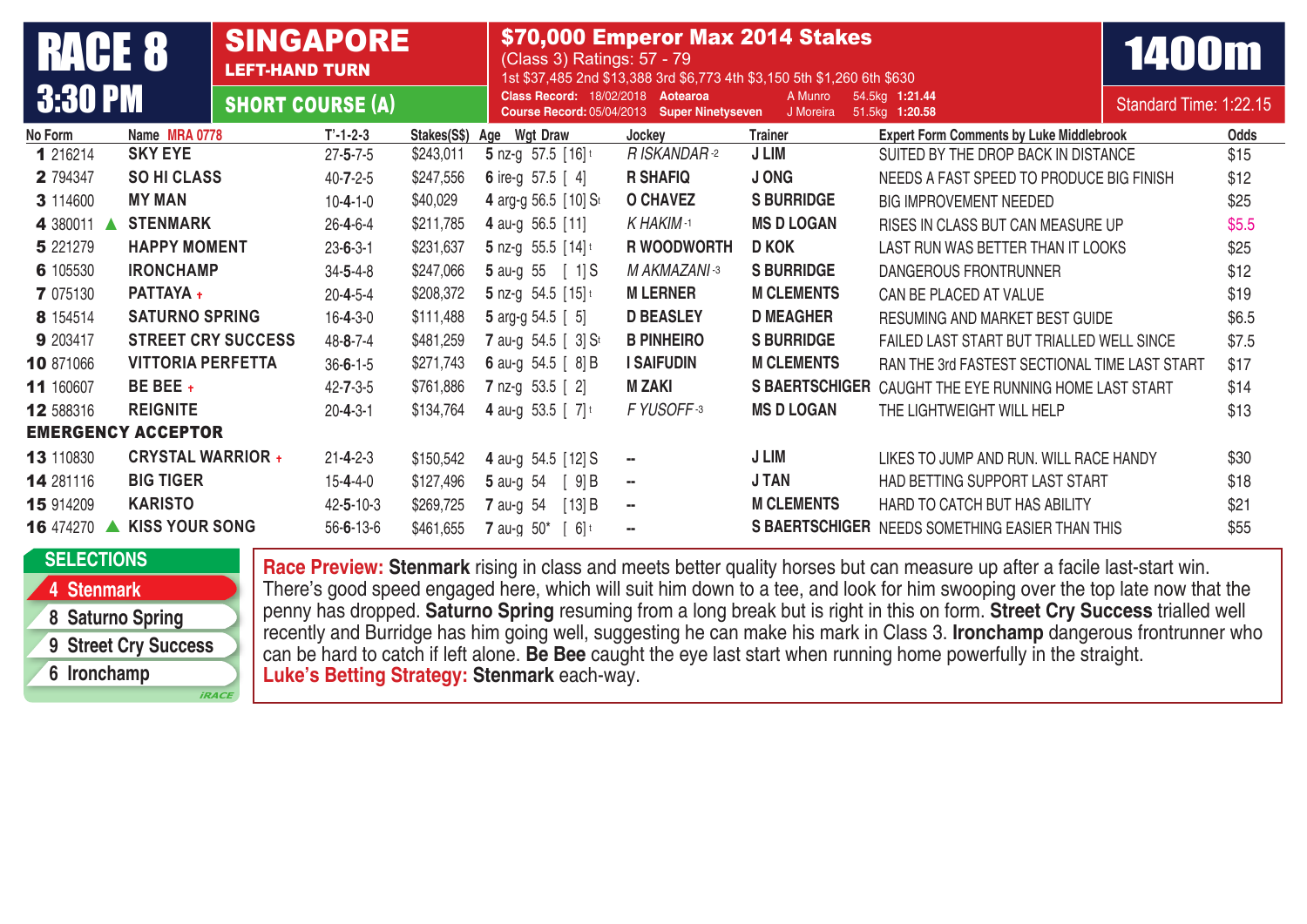|                                                           | <b>RACE 9</b><br><b>4:00 PM</b> |                                      |                     | <b>SINGAPORE</b><br><b>LEFT-HAND TURN</b> |           |                                                                                                | \$30,000 Speedy Cat 2013 Stakes<br>(Class 5 Div 1) Ratings: 48 & below<br>1st \$16,065 2nd \$5,738 3rd \$2,903 4th \$1,350 5th \$540 6th \$270<br>Class Record: 29/05/2021 Sahabat<br>59.0kg 1:04.80 |                       |                                                                                                                                                                                                                                                                                                                                                                                                   |                        |             |
|-----------------------------------------------------------|---------------------------------|--------------------------------------|---------------------|-------------------------------------------|-----------|------------------------------------------------------------------------------------------------|------------------------------------------------------------------------------------------------------------------------------------------------------------------------------------------------------|-----------------------|---------------------------------------------------------------------------------------------------------------------------------------------------------------------------------------------------------------------------------------------------------------------------------------------------------------------------------------------------------------------------------------------------|------------------------|-------------|
|                                                           |                                 |                                      | <b>POLYTRACK</b>    |                                           |           | Course Record: 24/04/2021 Elliot Ness                                                          |                                                                                                                                                                                                      | V Duric<br>V Duric    | 57.0kg 1:03.65                                                                                                                                                                                                                                                                                                                                                                                    | Standard Time: 1:05.96 |             |
| No Form                                                   |                                 | Name MRA 0779                        |                     | $T-1-2-3$                                 |           | Stakes(S\$) Age Wgt Draw                                                                       | Jockey                                                                                                                                                                                               | <b>Trainer</b>        | <b>Expert Form Comments by Luke Middlebrook</b>                                                                                                                                                                                                                                                                                                                                                   |                        | <b>Odds</b> |
| 1 210749                                                  |                                 | <b>BIZAR WINS</b>                    |                     | $18 - 2 - 2 - 1$                          | \$52,717  | 4 au-g 59<br>7] VH                                                                             | <b>J BAYLISS</b>                                                                                                                                                                                     | <b>HW TAN</b>         | DOWN IN CLASS, CAN SURPRISE                                                                                                                                                                                                                                                                                                                                                                       |                        | \$8.5       |
| 2 136749                                                  |                                 | <b>MISTER DYNAMO</b>                 |                     | $27 - 3 - 4 - 3$                          | \$106,016 | <b>5</b> au-g 59<br>9] P                                                                       | <b>B PINHEIRO</b>                                                                                                                                                                                    | <b>T FITZSIMMONS</b>  | DOWN IN GRADE, TRIALLED WELL RECENTLY                                                                                                                                                                                                                                                                                                                                                             |                        | \$2.5       |
| 3 555523                                                  |                                 | <b>FLAK JACKET</b>                   |                     | 98-7-20-9                                 | \$670,669 | 11 au-g $58.5$ [ 3] B                                                                          | <b>R SHAFIQ</b>                                                                                                                                                                                      | <b>S BAERTSCHIGER</b> | RECENT RUNS ARE ENCOURAGING                                                                                                                                                                                                                                                                                                                                                                       |                        | \$3.5       |
| 4 570372                                                  |                                 | <b>MAGNIFIQUE +</b>                  |                     | $62 - 6 - 6 - 12$                         | \$305,961 | 7 au-g 58.5 [ 8]                                                                               | <b>R WOODWORTH</b>                                                                                                                                                                                   | <b>RLIM</b>           | <b>FAST BEGINNER WHO CAN RUN WELL</b>                                                                                                                                                                                                                                                                                                                                                             |                        | \$7.5       |
| 5 852521                                                  |                                 | <b>OUR SECRET WEAPON</b>             |                     | $21 - 2 - 4 - 2$                          | \$72,191  | 4 au-g 57.5 [10] St                                                                            | FYUSOFF-3                                                                                                                                                                                            | <b>MS D LOGAN</b>     | LAST START WINNER, IN THE SAME GRADE                                                                                                                                                                                                                                                                                                                                                              |                        | \$12        |
| 6 085664                                                  |                                 | THE BROTHERHOOD                      |                     | $31 - 3 - 6 - 2$                          | \$164,790 | 5 nz-g 57.5 [ 1]                                                                               | TH KOH 1                                                                                                                                                                                             | <b>JONG</b>           | WILL WIN IN THIS GRADE VERY SOON                                                                                                                                                                                                                                                                                                                                                                  |                        | \$10        |
| 7 325488                                                  |                                 | <b>ATLAS</b>                         |                     | $24 - 2 - 5 - 3$                          | \$133,942 | 5 nz-g 56.5 [ 2]t                                                                              | <b>M ZAKI</b>                                                                                                                                                                                        |                       | S BAERTSCHIGER HELD UP AT A CRUCIAL STAGE LAST START                                                                                                                                                                                                                                                                                                                                              |                        | \$15        |
| 8 799775                                                  |                                 | <b>FIRST CHIEF</b>                   |                     | $54 - 5 - 4 - 4$                          | \$271,011 | <b>7</b> au-g 56.5 [ 6]                                                                        | <b>I SAIFUDIN</b>                                                                                                                                                                                    | <b>R LIM</b>          | HAS A GREAT RECORD IN THIS CLASS                                                                                                                                                                                                                                                                                                                                                                  |                        | \$12        |
| 9 874499                                                  |                                 | <b>DAVID'S SLING</b>                 |                     | $21 - 2 - 1 - 2$                          | \$110,182 | $7$ us-g 56<br>$5$ ] B                                                                         | <b>CC WONG</b>                                                                                                                                                                                       | <b>D KOK</b>          | CAN UPSET ON VERY BEST FORM                                                                                                                                                                                                                                                                                                                                                                       |                        | \$19        |
| 10 779886                                                 |                                 | <b>HEALTHY STAR</b>                  |                     | $29 - 2 - 4 - 2$                          | \$108,495 | 41 B<br>$5$ nz-g $56$                                                                          | <b>O CHAVEZ</b>                                                                                                                                                                                      | <b>J PETERS</b>       | MAY BE ABLE TO SNEAK FOR A PLACE CHANCE                                                                                                                                                                                                                                                                                                                                                           |                        | \$21        |
| <b>SELECTIONS</b><br>3 Flak Jacket<br><b>I</b> Bizar Wins |                                 | 2 Mister Dynamo<br>6 The Brotherhood |                     |                                           |           | Magnifique a fast beginner who can run well if he finds an easy lead, which looks likely here. |                                                                                                                                                                                                      |                       | Race Preview: Mister Dynamo down in grade and trialled very well recently, hard to beat. Flak Jacket old-timer who continues<br>to run well in this grade and is always a winning chance. Bizar Wins down in class here and is always a threat in Class 5, he<br>should be running well. The Brotherhood will win again in this grade very soon after an okay run back into the grade last start. |                        |             |
|                                                           |                                 |                                      | <b><i>iRACE</i></b> |                                           |           | Luke's Betting Strategy: Mister Dynamo win bet.                                                |                                                                                                                                                                                                      |                       |                                                                                                                                                                                                                                                                                                                                                                                                   |                        |             |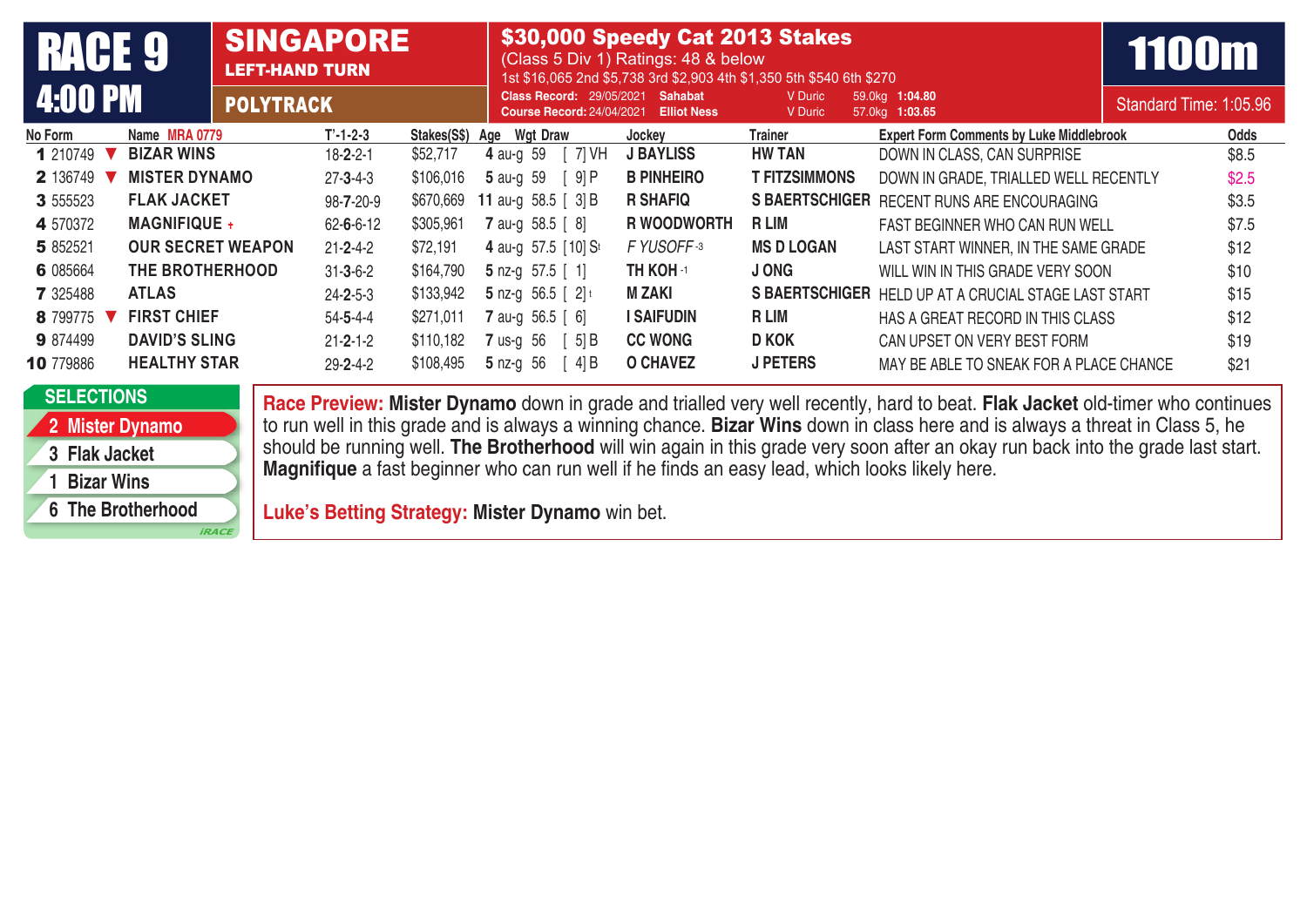|                               | <b>SINGAPORE</b><br><b>RACE 10</b><br><b>LEFT-HAND TURN</b> |                         |             | (Group 2)                  | \$150,000 Stewards' Cup<br>1st \$80,325 2nd \$28,688 3rd \$14,513 4th \$6,750 5th \$2,700 6th \$1,350 |                        |                                                   |                      |             |  |
|-------------------------------|-------------------------------------------------------------|-------------------------|-------------|----------------------------|-------------------------------------------------------------------------------------------------------|------------------------|---------------------------------------------------|----------------------|-------------|--|
| <b>4:30 PM</b>                |                                                             | <b>SHORT COURSE (A)</b> |             |                            | Class Record: 17/07/2009 Given Vision<br>Course Record: 15/09/2013 Super Ninetyseven                  | J Moreira<br>J Moreira | 57.0kg 1:34.90<br>51.5kg 1:33.61                  | Standard Time: --:-- |             |  |
| No Form                       | Name MRA 0780                                               | $T-1-2-3$               | Stakes(S\$) | Wgt Draw<br>Age            | Jockey                                                                                                | <b>Trainer</b>         | <b>Expert Form Comments by Luke Middlebrook</b>   |                      | <b>Odds</b> |  |
| 1 111120                      | <b>LIM'S KOSCIUSZKO</b>                                     | $10 - 8 - 1 - 0$        | \$343,102   | [12]<br>4 au-g 57          | <b>D BEASLEY</b>                                                                                      | <b>D MEAGHER</b>       | <b>IDEALLY PLACED UNDER THE RACING CONDITIONS</b> |                      | \$1.6       |  |
| 2 151251                      | <b>TIGER ROAR</b>                                           | $12 - 6 - 3 - 1$        | \$295,886   | 31<br>4 au-g 57            | <b>B PINHEIRO</b>                                                                                     | <b>M CLEMENTS</b>      | TOP CLASS 4YO WHO IS RACING IN GREAT FORM         |                      | \$2.5       |  |
| 3 181983                      | <b>RED OCEAN</b>                                            | $12 - 4 - 0 - 1$        | \$157,657   | $[11]$ t<br>4 nz-g $57$    | <b>R STEWART</b>                                                                                      | <b>S BAERTSCHIGER</b>  | DANGEROUS FRONTRUNNER                             |                      | \$20        |  |
| 4 137312                      | <b>RELENTLESS</b>                                           | $14 - 4 - 2 - 3$        | \$178,031   | [10] B<br>4 au-g $57$      | <b>V DURIC</b>                                                                                        | <b>T FITZSIMMONS</b>   | RECENT RUNS ARE ENCOURAGING                       |                      | \$5.5       |  |
| 5 313865                      | <b>REAL EFECTO</b>                                          | $17 - 4 - 1 - 5$        | \$185,332   | $1$ ] $Ht$<br>4 au-g 57    | <b>O CHAVEZ</b>                                                                                       | <b>D KOK</b>           | BARRIER TRIALLED WELL RECENTLY                    |                      | \$21        |  |
| 6 155591                      | <b>AMAZING BREEZE</b>                                       | $15 - 3 - 1 - 2$        | \$150,896   | 6S<br>4 nz-g $57$          | <b>CC WONG</b>                                                                                        | <b>J TAN</b>           | LIKES TO GET BACK AND CHARGE HOME                 |                      | \$19        |  |
| 7 173122                      | <b>CON SPERANZA</b>                                         | $12 - 2 - 4 - 4$        | \$130,050   | $5$ ] $B^*$<br>4 nz-g $57$ | <b>M LERNER</b>                                                                                       | <b>H TAKAOKA</b>       | BLINKERS FIRST TIME IN SINGAPORE, CONSIDER        |                      | \$15        |  |
| 8 152413                      | <b>HERO</b>                                                 | $13 - 3 - 2 - 1$        | \$104,735   | $71S$ t<br>4 au-g $57$     | <b>D MOOR</b>                                                                                         | <b>T FITZSIMMONS</b>   | <b>HOLDING FORM WITH RECENT GOOD TRIAL</b>        |                      | \$18        |  |
| 9 521551<br>$\blacktriangle$  | <b>VGOR</b>                                                 | $18 - 4 - 2 - 2$        | \$120,142   | 2H<br>4 au-g $57$          | <b>R WOODWORTH</b>                                                                                    | <b>RLIM</b>            | PLACE CHANCE AT BEST                              |                      | \$70        |  |
| <b>10</b> 311157              | <b>SUPER IMPACT</b>                                         | $7 - 3 - 0 - 2$         | \$54,880    | 4 nz-g $57$<br>-81         | <b>J BAYLISS</b>                                                                                      | <b>MS D LOGAN</b>      | CAN IMPROVE 2nd UP FROM A BREAK                   |                      | \$25        |  |
| 11 362160<br>$\blacktriangle$ | <b>EVEREST</b>                                              | $8 - 2 - 2 - 1$         | \$121,455   | 4 us-h 57<br>-91           | <b>L BEUZELIN</b>                                                                                     | <b>R LE GRANGE</b>     | NEEDS TO FIND BEST FORM                           |                      | \$88        |  |
| <b>12</b> 89419               | <b>HAPPY WONDERFUL</b>                                      | $5 - 1 - 0 - 0$         | \$16,965    | 4 au-h 57<br>41            | <b>R SHAFIQ</b>                                                                                       | <b>J TAN</b>           | NEEDS SOMETHING EASIER THAN THIS                  |                      | \$99        |  |

| <b>SELECTIONS</b>    |  |
|----------------------|--|
| ★ 1 Lim's Kosciuszko |  |
| 2 Tiger Roar         |  |
| 4 Relentless         |  |
| 7 Con Speranza       |  |
|                      |  |

**Race Preview: Lim's Kosciuszko** the best four-year-old at Kranji this season who is ideally placed under this week's racing conditions, the one they all have to beat at the weights. **Tiger Roar** top class four-year-old who is racing in great form and looks the only one who can really test the favourite. **Relentless** handy galloper who does little wrong but is not favoured at level weights against the two favourites. **Con Speranza** blinkers added first time in Singapore and he loves the track and distance, he can run well and contest a spot in the Top 3. **Hero** holding form with recent good trial and looks well-placed back in trip. **Luke's Betting Strategy: Lim's Kosciuszko** win bet.